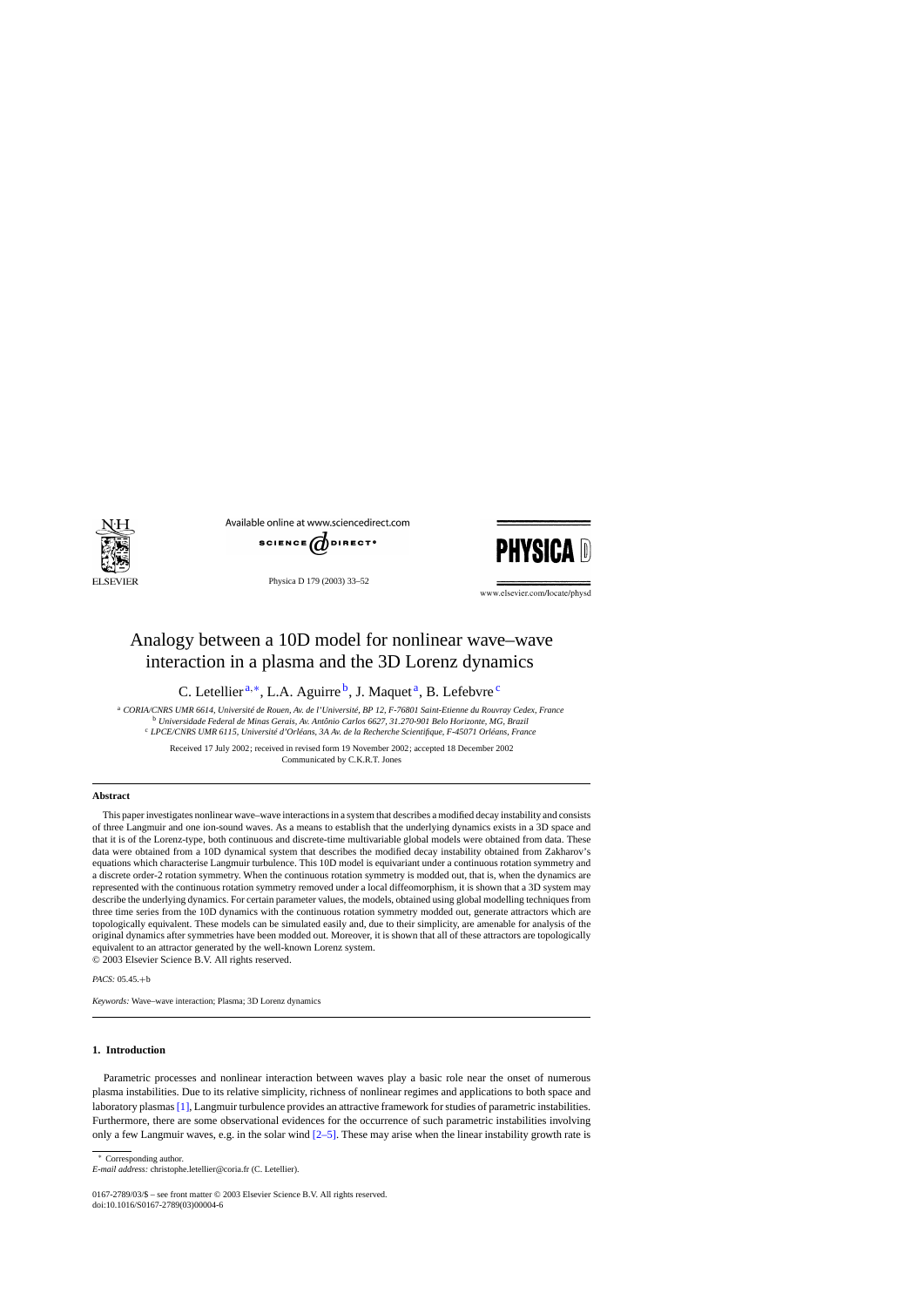relatively small, and when non-resonant and secondarily excited waves are sufficiently damped. Finding appropriate descriptions of the involved dynamics and developing relevant data analysis techniques are important problems that are not quite solved.

Since the underlying dynamics is characterised by a low-dimensional chaotic attractor, the nonlinear dynamical system theory provides rather powerful techniques to describe the dynamical properties of such instability. A few of them like the correlation dimension and Lyapunov exponents have already been used [\[6\]. T](#page-18-0)hese geometrical invariants confirm the low-dimensionality of the dynamics but do not reveal much about the mechanisms responsible for the structure of the associated attractor. Typically, chaotic behaviour results from stretching and folding processes. Stretching ensures the sensitivity to initial conditions and boundedness of the attractor requires folding. In the most favourable cases, both may be described using a branched manifold that synthetises the topological properties of the unstable periodic orbits [\[7\].](#page-18-0) These periodic orbits are the skeleton of the chaotic attractor. Indeed, the chaotic trajectory evolves among these orbits. The key point is that investigating the relative organisation of the low-periodic orbits is sufficient to identify most of topological properties of the chaotic trajectory. Moreover, since only the low periodic orbits are taken into account, such analysis is more robust against noise contamination than techniques based on geometrical considerations.

Another important task when one is dealing with experimental data is to obtain a set of equations that capture the underlying dynamics. The obtained model may be built using delay coordinates [\[8\]](#page-18-0) or derivative coordinates [\[9\].](#page-18-0) In the former case, the model is discrete in time whilst the latter is continuous in time. The equations are therefore discrete maps or ordinary differential equations. In both cases, iterating or integrating the global model produces "synthetic data" on a chaotic attractor that is, if the models are dynamically valid, topologically equivalent to the attractor reconstructed from the experimental data. Therefore the obtained models are validated using topological analysis [\[10\].](#page-18-0) Both modelling techniques will be here illustrated.

In this paper, we shall perform a topological analysis and global modelling of the system of interacting electrostatic waves considered in [\[6,11\],](#page-18-0) which involves Langmuir and ion-sound modes. This system is the simplest which, depending on the parameters, can describe two basic instabilites, namely decay and modified decay. This will provide an example of how these modelling techniques may be used to characterise such dynamics.

In particular, we shall investigate the consequences of symmetry, which is a quite generic a property for this type of systems. When a dynamical system exhibits symmetry properties, it is useful to modd them out in order to perform a more convenient dynamical analysis. That is, the data are transformed to yield a representation of the dynamics without any residual symmetry but that is locally diffeomorphically equivalent to the original system. First, it is shown [\[12,13\]](#page-19-0) that the dynamical analysis is significantly simplified and, second, that the physical processes are invariant under these symmetry properties. A dynamical system equivariant under symmetry properties may be understood as the cover of an image system which provides a representation without any residual symmetry [\[14\].](#page-19-0) The image system is locally equivalent to the cover. In fact, there is a singular set where the correspondence between the image system and the cover is not defined. This singular set allows to modd out the symmetry properties. In this paper, we will establish that the dynamics underlying the 10D model for the nonlinear wave–wave interaction in a system consisting of three Langmuir and one ion-sound waves [\[6\]](#page-18-0) is of the Lorenz type [\[15\]](#page-19-0) when the continuous rotation symmetry is modded out.

The subsequent part of this paper is organised as follows. The 10D model is introduced in [Section 2. I](#page-2-0)n order to establish the analogy between the 10D model and the Lorenz system, we take the following steps. First the procedure for modding out the continuous rotation symmetry without destroying the discrete order-2 rotation symmetry is explained. A simplified embedding of the chaotic attractor is thus obtained. Second the topological analysis of this reduced dynamics is performed in a 3D space and in the space associated with the image system which has no residual symmetry. Third, a 3D (multivariable) nonlinear auto-regressive moving average (NARMA) model is obtained for this dynamics. Fourth, the NARMA model is validated using a topological analysis of the image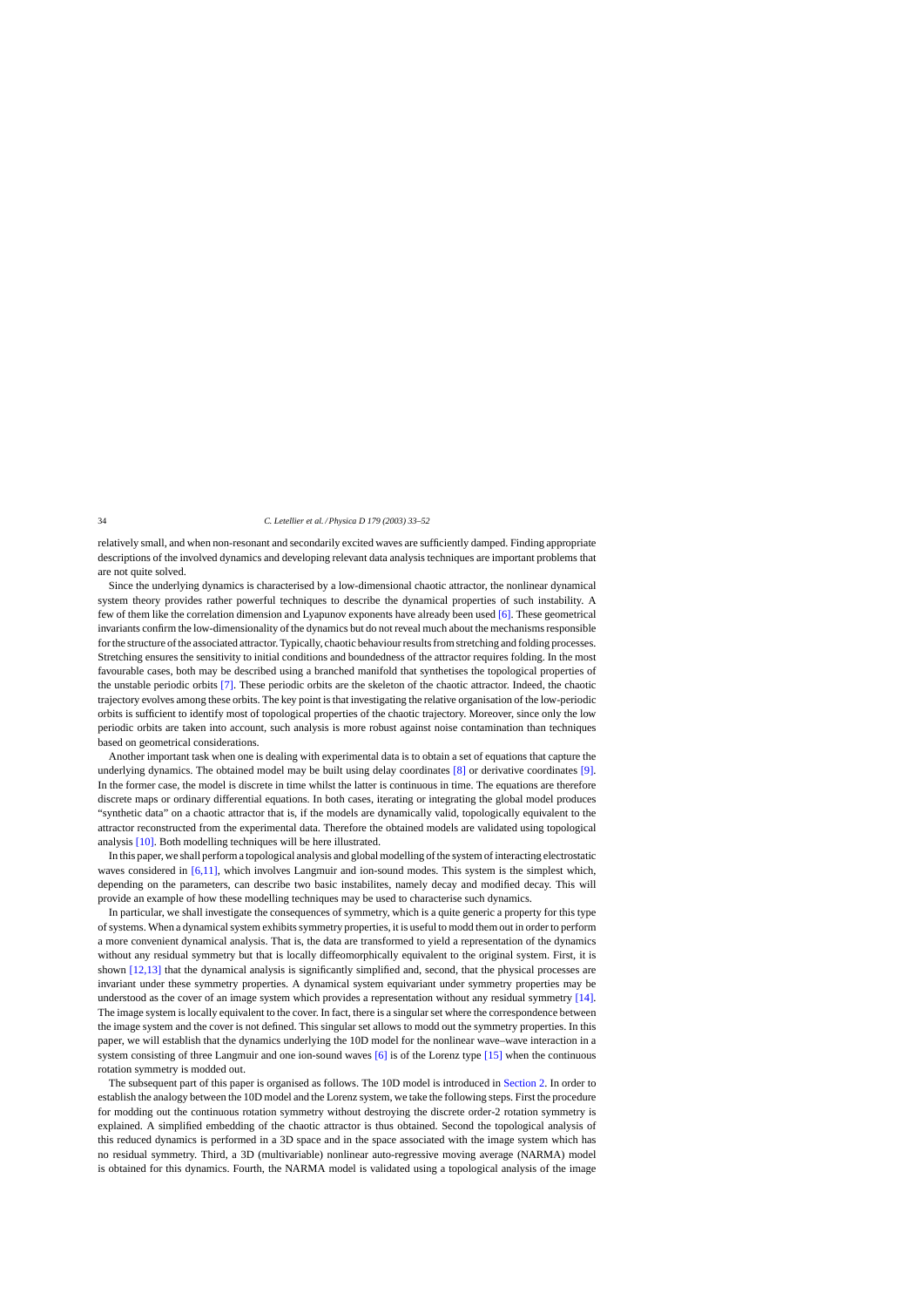<span id="page-2-0"></span>system. Similar results are obtained with a continuous-time model. Fifth, a topological comparison between the reduced dynamics reproduced by the 3D global models and the 3D Lorenz system is discussed. Each of these steps is described in some detail in the subsections of [Section 3.](#page-4-0) [Section 4](#page-17-0) gives the conclusion.

# **2. The model**

Langmuir turbulence is accurately described by Zakharov's equations [\[16\]](#page-19-0)

$$
\nabla \cdot (\mathbf{i}\partial_t + \Delta + \mathbf{i}\tilde{\nu}E) = \nabla \cdot nE, \qquad (\partial_t^2 + 2\tilde{\nu}_S \partial_t - \Delta)n = \Delta |E|^2,
$$
\n(1)

where E is the electric field averaged over the plasma frequency  $\omega_p$ , n the quasi-neutral density fluctuations and  $\nu$ represents linear (Landau) damping and growth rates. Similar equations exist in the presence of a weak magnetic field [\[17\]. T](#page-19-0)hese equations display a very rich variety of solutions. In this paper, the case considered in [\[6,11\]](#page-18-0) of a 1D spectrum truncated to four waves is investigated. Such a model is the simplest which allows for two kinds of parametric instabilities of basic importance for Langmuir turbulence: decay or modified decay instabilities. The model is obtained from Zakharov equations by taking the following ansatz:

$$
E = \sum_{j=1}^{3} a_j(t) e^{i(k_j x - \omega_j t)} + c.c., \qquad n = b(t) e^{i(\kappa x - \Omega t)} + c.c.
$$
 (2)

with  $\omega_1 > \omega_2 > \omega_3 > 0$ ,  $\omega_j = \omega(k_j)$ , and the resonance conditions

$$
(\Omega + \omega_2 - \omega_1, \kappa + k_2 - k_1) = (\Delta, 0), \qquad (\Omega + \omega_3 - \omega_2, \kappa + k_3 - k_2) = (\delta, 0)
$$
\n(3)

with  $\delta$ ,  $\Delta \ll \omega_i$  (later on we shall take  $\Delta = \delta = 0$ ). Under this hypothesis, the first Zhakharov equation for Langmuir waves yields (using a convenient normalisation):

$$
\dot{a}_1 = -v_1 a_1 + a_2 b e^{-i\Delta t}, \qquad \dot{a}_2 = -v_2 a_2 - a_1 b e^{i\Delta t} + a_3 b e^{-i\Delta t}, \qquad \dot{a}_3 = -v_3 a_3 - a_2 b^* e^{i\delta t}, \tag{4}
$$

while the second-order equation for the ion-sound wave can be written as

$$
\dot{b} = -2v_0b + 2i(b - c), \qquad \dot{c} = -v_0b - a_1a_2^* e^{-i\Delta t} - a_2a_3^* e^{-i\delta t}.
$$
\n(5)

In order to simplify the notation in the subsequent part of this paper, we will designate mode b by  $a_4$  and mode c by  $a_5$ . Depending on which mode is excited, the system (4) and (5) describes either a cascade of two decay instabilities as L<sub>1</sub>  $\rightarrow$  L<sub>2</sub> + S (L standing for Langmuir and S for ion-sound) and L<sub>2</sub>  $\rightarrow$  L<sub>3</sub> + S or modified decay instability as  $L_2 + L_2 \rightarrow L_1 + L_3$ . The second-order equation for the ion-sound should be maintained since modified decay instability has a linear growth rate of the order of  $\Omega$  [\[18\].](#page-19-0)

When  $\Delta = \delta = 0$ , the system (4) and (5) is a nonlinear dynamical system in

$$
\mathbb{C}^{5}(a_{k}) = \mathbb{R}^{10}(x_{k}, y_{k}) \text{ with } k = 1, 2, ..., 5
$$

 $\Gamma$ 

 $\blacksquare$ 

which is dissipative when the trace of its Jacobian matrix  $-2(2v_0 + v_1 + v_2 + v_3)$  is negative. This is a requirement for instability saturation. These equations are equivariant under the two parameter group of rotations generated by

$$
G_{\theta_1, \theta_2}: \begin{bmatrix} a_1 \\ a_2 \\ a_3 \\ a_4 \\ a_5 \end{bmatrix} \mapsto \begin{bmatrix} a_1 e^{i\theta_1} \\ a_2 e^{i\theta_2} \\ a_3 e^{i(2\theta_2 - \theta_1)} \\ a_4 e^{i(\theta_1 - \theta_2)} \\ a_5 e^{i(\theta_1 - \theta_2)} \end{bmatrix}
$$
(6)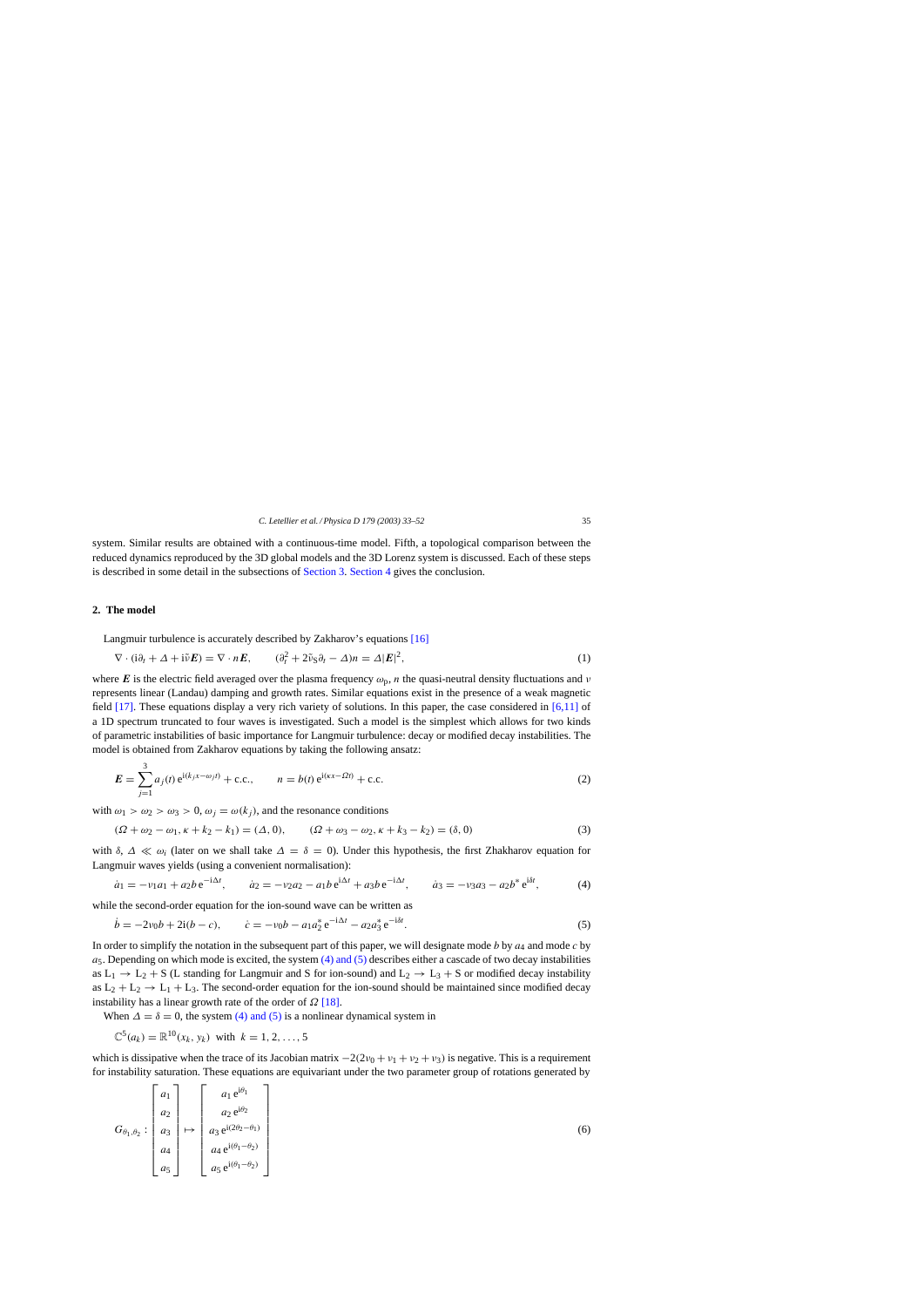<span id="page-3-0"></span>

Fig. 1. Embedding dimension of the chaotic attractor generated by the 10D system. The dimension is computed by using an adapted false nearest neighbor method. In this method, the ordinates saturate when the embedding dimension is large enough. Index  $E_1(d)$  measures the relative change in the average distance between two neighbor points in  $\mathbb{R}^d$  and their respective images in  $\mathbb{R}^{d+1}$  when the dimension is increased from d to  $d + 1$ . In order to do that, the phase space is reconstructed from the x<sub>2</sub> variable using the delay coordinates with a delay  $\tau = 5.0$  s ( $v_1 = 0.050$ ,  $v_2 = -0.0345$ ,  $v_3 = 0.03$  and  $v_4 = 0.05$ ).

which defines a continuous rotation symmetry. Consequently, when using polar coordinates  $a_k = u_k e^{i\phi_k}$  (k = 1,..., 5), phases appear only as linear combinations  $\Phi = \phi_4 + \phi_2 - \phi_1 - \Delta t$ ,  $\Psi = \phi_4 + \phi_3 - \phi_2 - \delta t$  and  $\Theta = \phi_4 - \phi_5$ . These phase differences represent mismatches in the resonance conditions [\(3\)](#page-2-0) due to nonlinear interactions. The 10D system [\(4\) and \(5\)](#page-2-0) may thus be reduced to an autonomous system lying in a phase space  $\mathbb{R}^8$ [\[6\].](#page-18-0) Nevertheless, such an approach modds out the continuous rotation symmetry, as well as the discrete order-2 symmetry. Indeed, the 10D system is equivariant under the order-2 discrete symmetry defined by the  $5 \times 5$  Γ-matrix such as

|  |  |  |  | $\begin{bmatrix} a_1 \\ a_2 \\ a_3 \\ a_4 \\ a_5 \end{bmatrix} \mapsto \begin{bmatrix} 1 & 0 & 0 & 0 & 0 \\ 0 & -1 & 0 & 0 & 0 \\ 0 & 0 & 1 & 0 & 0 \\ 0 & 0 & 0 & -1 & 0 \\ 0 & 0 & 0 & 0 & -1 \end{bmatrix} \begin{bmatrix} a_1 \\ a_2 \\ a_3 \\ a_4 \\ a_5 \end{bmatrix}$ |
|--|--|--|--|------------------------------------------------------------------------------------------------------------------------------------------------------------------------------------------------------------------------------------------------------------------------------|
|  |  |  |  |                                                                                                                                                                                                                                                                              |

(7)

acting on the complex modes  $a_i$ . This is an order-2 symmetry since  $\Gamma^2 = \mathbb{I}$ , where  $\mathbb{I}$  is the identity matrix. Map  $\Gamma$ then defines a discrete order-2 symmetry which is a rotation  $\mathcal{R}(\pi)$  since some of the coordinates of the phase space  $\mathbb{C}^{5}(a_k)$  are left invariant. It is therefore more convenient to keep the full system.

Although the phase space is 10D, the dynamics settles down onto a manifold which may be embedded in a space with a smaller dimension. Such *embedding dimension* is estimated using the false nearest neighbors technique [\[19\].](#page-19-0) A modified version of this technique is used here [\[20\].](#page-19-0) In fact the dynamics may be embedded within a 7D phase space (Fig. 1) when all symmetry properties are preserved.

A reasonable range for parameter values is  $10^{-3} \le v_i \le 10^{-1}$  according to the normalisation used, since one must have  $|v_i| \ll \omega_i$ . Moreover, the growth rate shall be strong enough to generate nonlinear coherent behaviour, but dissipation should quickly balance the energy input in order to prevent the formation of wideband spectra formed by a cascade of secondary instabilities. As a further restriction on the parameter range, it is worth noting that when  $v_1 - v_3 \rightarrow 0^+$ , the fixed point of the system is ejected to infinity and the approximation used for this model is no longer valid.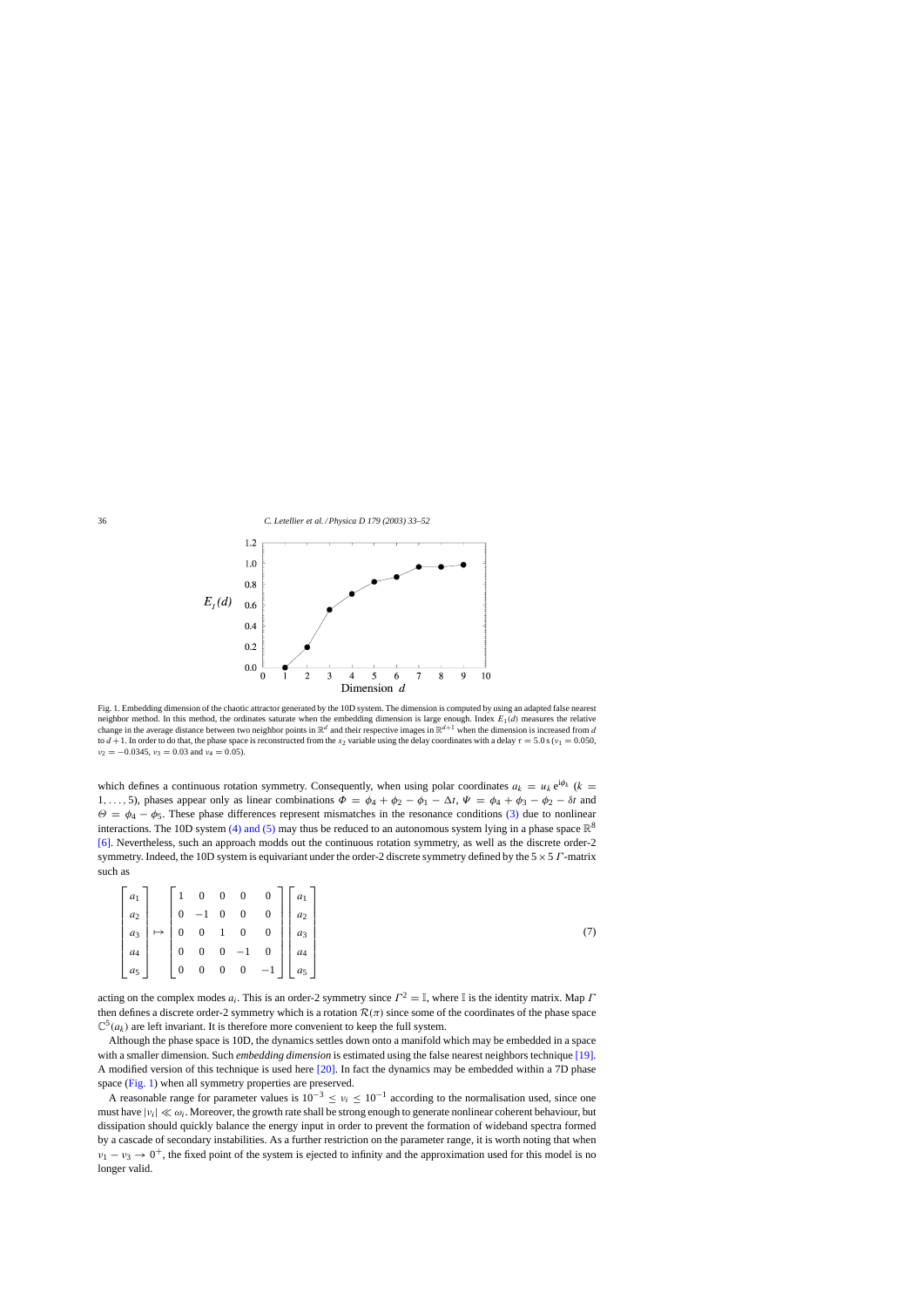## <span id="page-4-0"></span>**3. Dynamical analysis of the underlying dynamics**

This section presents the procedure to modd out the continuous rotation symmetry from the original dynamics but preserving the order-2 discrete rotation symmetry. This order-2 rotation symmetry belongs to the symmetry group of the continuous rotation symmetry. To the best of our knowledge, it is not possible to modd out the continuous rotation in preserving the discrete one using the standard analytical procedure and this has to be done numerically as detailed below. Preserving the discrete rotation is particularly important because when the discrete rotation is modded out too, the trajectory (see Fig. 7 in  $[6]$ ) is not differentiable at some points of the phase space. This becomes a problem when a global model is attempted from such reduced dynamics. Indeed, it is not possible to find a global model for this representation of the dynamics. Contrary to this, when the discrete order-2 rotation symmetry is preserved, it is possible to obtain a 3D global model using a NARMA technique or continuous-time approach as detailed in this section. The dynamics generated by these global models is topologically equivalent to the 3D embedding obtained when the continuous rotation symmetry is modded out. As it will be discussed such dynamics are of the Lorenz-type. In particular, the reduced dynamics, the global models and the Lorenz system have the same image system without any residual symmetry. A schematic diagram of all the descriptions used in the subsequent part of this paper is shown in Fig. 2.

#### *3.1. Modding out the continuous rotation*

Let us investigate the modified decay investigated in [\[6\],](#page-18-0) that is, for which the unstable mode (here mode  $L_2$ ) generates its Stokes and anti-Stokes satellites (here modes L<sub>1</sub> and L<sub>3</sub>). In our notation we have  $v_2 < 0$  and  $v_0$ ,  $v_1$ , and  $v_3 > 0$ . The continuous rotation symmetry as well as the order-2 discrete symmetry may be identified in plane projections of the chaotic attractor generated by the 10D system [\(4\) and \(5\)](#page-2-0) ([Fig. 3\).](#page-5-0) Each plane projection corresponds to a mode  $a_i$ . The continuous rotation symmetry is organised around an axis which is transverse to each plane ([Fig. 3\)](#page-5-0) and crosses these planes at the origin. Depending on the pulsation of the modes, the rotation can become faster or slower. The modes may be ordered as  $a_1$  (fastest),  $a_2$ ,  $a_4$ ,  $a_5$  and  $a_3$  (slowest). Among these five



Fig. 2. Schematic diagram for the relationships between the different representation of the dynamics. From the 10D model, a 3D embedding is obtained when the continuous rotation symmetry is modded out. From this embedding, two global models are obtained. The 3D embedding, the global models and the Lorenz system ( $R = 198$ ,  $\sigma = 10$ ,  $b = 8/3$ ) are topologically equivalent. When the discrete rotation  $\mathcal{R}(\pi)$  is also modded out from these three representations, the three image systems continue to be topologically equivalent.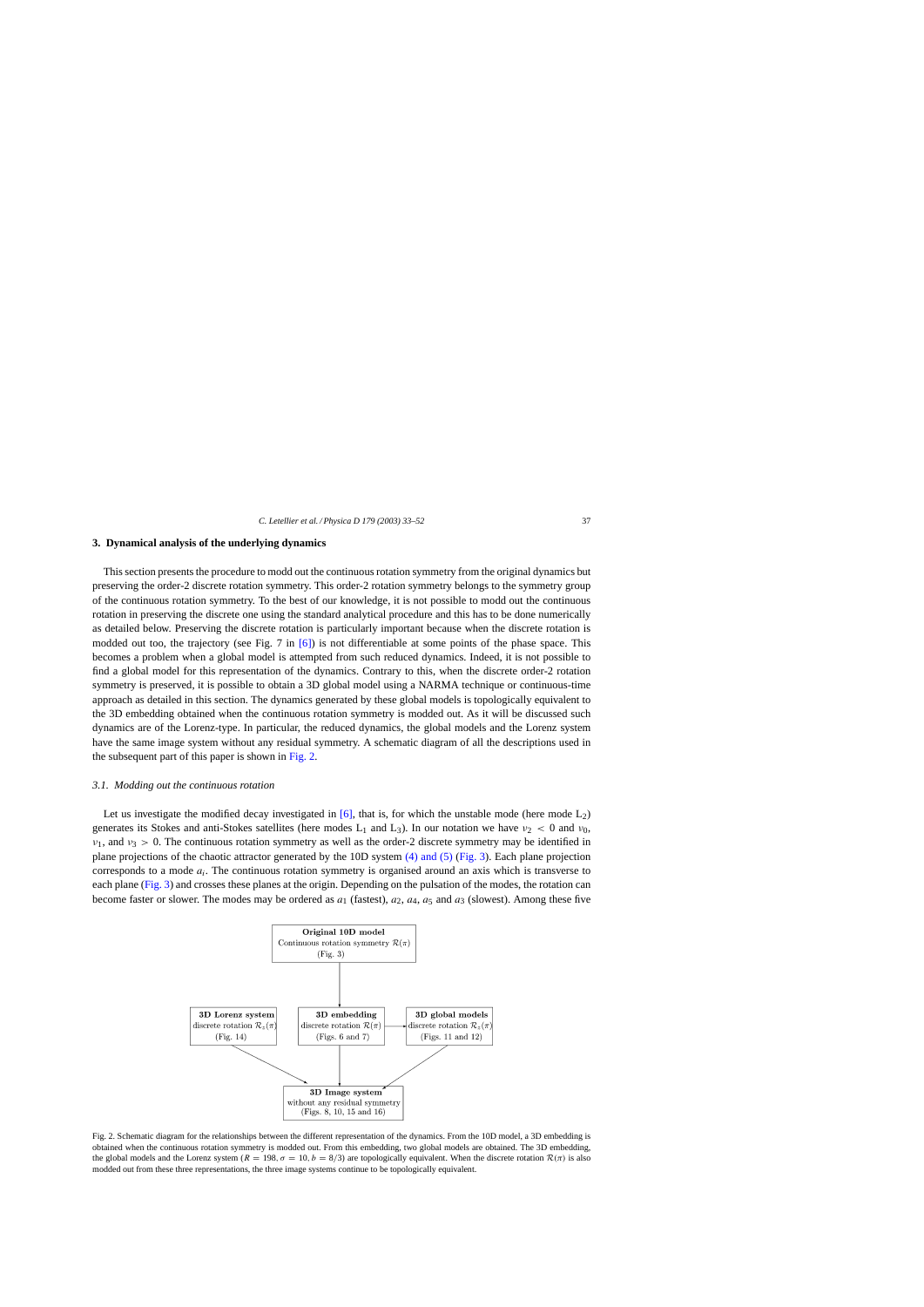<span id="page-5-0"></span>

Fig. 3. Plane projections of the chaotic attractor generated by the 10D system (4) [and](#page-2-0) (5). The continuous rotation symmetry is easily identified ( $v_1 = 0.050$ ,  $v_2 = -0.0345$ ,  $v_3 = 0.03$ and  $v_4 = 0.05$ ).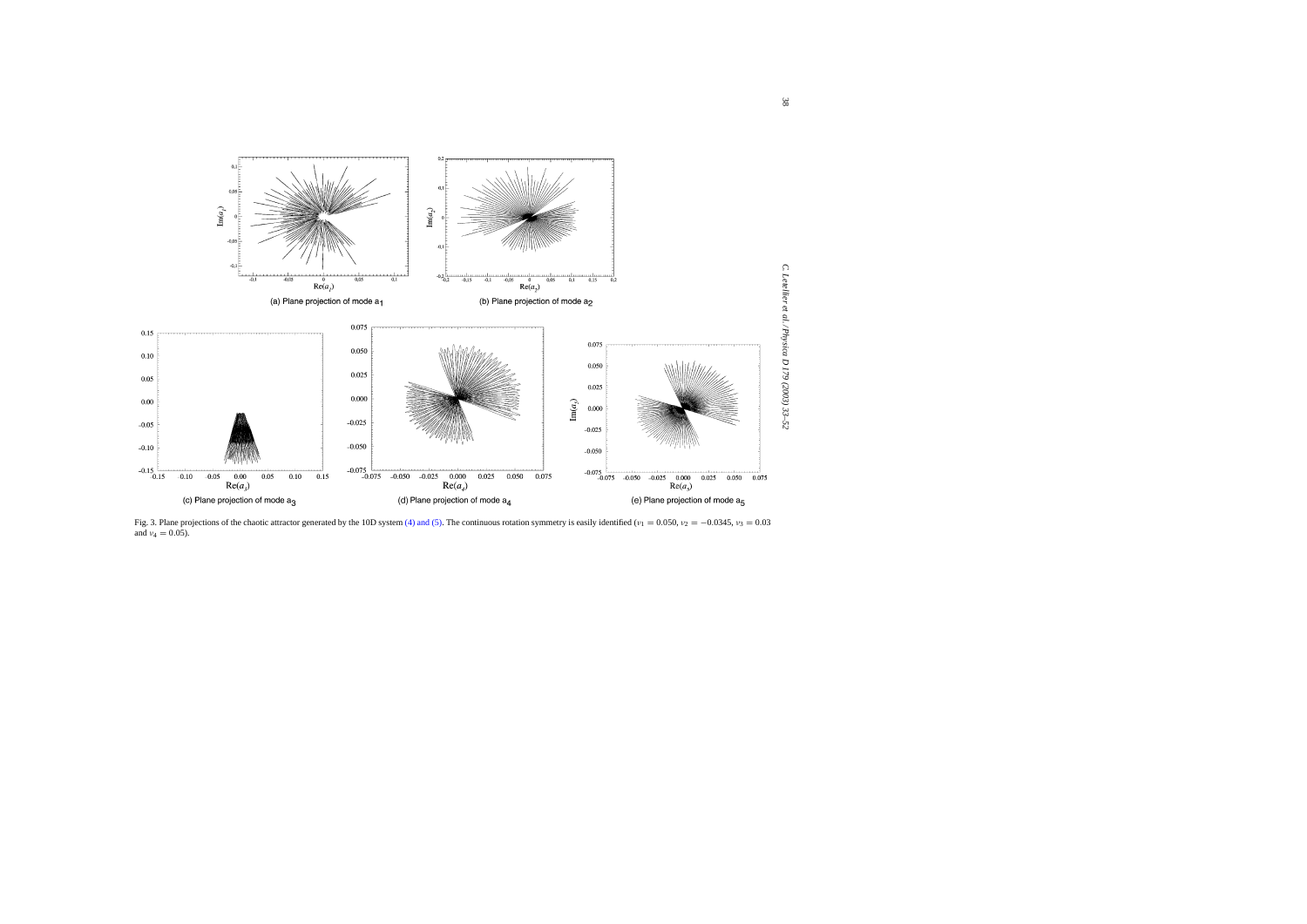<span id="page-6-0"></span>

Fig. 4. Plane projections of the chaotic attractor generated by the 10D system [\(4\) and \(5\)](#page-2-0) from initial conditions changed under the action of the Γ-matrix. Mode  $a_1$  (a) is unchanged (to compare with [Fig. 3a\)](#page-5-0) while mode  $a_2$  is mapped to its opposite (to compare with [Fig. 3b\)](#page-5-0) ( $v_1 = 0.050$ ,  $v_2 = -0.0345$ ,  $v_3 = 0.03$  and  $v_4 = 0.05$ ).

modes, only two of them  $a_1$  and  $a_3$  do not present additional oscillations around the rotation axis. Indeed, modes  $a_1$  and  $a_3$  [\(Fig. 3a](#page-5-0) and c) do not alternate from one side to the other of the continuous rotation axis.

These additional alternances induce the existence of the order-2 discrete rotation symmetry. Indeed, mode  $a_1$ exhibits always a large amplitude oscillation followed by a smaller amplitude oscillation ([Fig. 3a\)](#page-5-0). These alternance is strongly related to the alternance of oscillations of mode  $a_2$  (for instance) from one side to the other of the rotation axis ([Fig. 3b\)](#page-5-0). Moreover, when the initial conditions of modes  $a_2$ ,  $a_3$  and  $a_5$  are changed to their opposite, a second attractor, symmetric from the first one under the action of the  $\Gamma$ -matrix, is thus obtained. Two easily distinguishable attractors therefore coexist in the phase space (Fig. 4a and b). As expected, modes  $a_1$  and  $a_3$  are invariant under the action of the Γ -matrix while the three others are mapped to their opposite with respect to the rotation axis. The key point is that it is possible to map modes  $a_2$ ,  $a_3$  and  $a_5$  to their opposite while modes  $a_1$  and  $a_2$  are unchanged. This clearly indicates that two different attractors are coexisting in the phase space  $\mathbb{R}^{10}(a_1, a_2, a_3, a_4, a_5)$ . Such a feature is a strong signature of an order-2 rotation symmetry. Consequently, the alternance of the trajectory from one side to the other of the rotation axis is a signature of the second symmetry which is an order-2 discrete rotation symmetry belonging to the symmetry group of the continuous rotation symmetry. This symmetry is related to the  $\Gamma$ -matrix of relation [\(7\).](#page-3-0)

Note that the order-2 rotation symmetry is not anymore active when the standard analytical procedure is applied since  $\Gamma$  is one of the rotation symmetry group operations. Since, up-to-now, no analytical method has been identified for doing that, a numerical procedure will be introduced as follows. The purpose is now to modd out only the continuous rotation symmetry and to preserve the discrete rotation symmetry. Usually, when a continuous rotation symmetry acting on complex modes  $a_k$  is modded out, the modulus of each mode  $a_k$  is computed according to

$$
\rho_k = \pm \sqrt{|a_k|^2}.\tag{8}
$$

Unfortunately, this is not only the continuous rotation symmetry which is modded out when such a coordinate transformation is applied. Indeed, when the modulus of mode  $a_k$  are computed, the discrete order-2 symmetry is also modded out. That is the reason for which the trajectory presents some point where it is not differentiable anymore (Fig. 7 in [\[6\]\).](#page-18-0) In order to preserve the discrete symmetry it is necessary to keep the phase, represented by the sign before the square root of Eq. (8). Thus the sign is changed each time the trajectory crosses the neighborhood of the rotation axis, that is the neighborhood of the trivial fixed point of the system located at the origin of the phase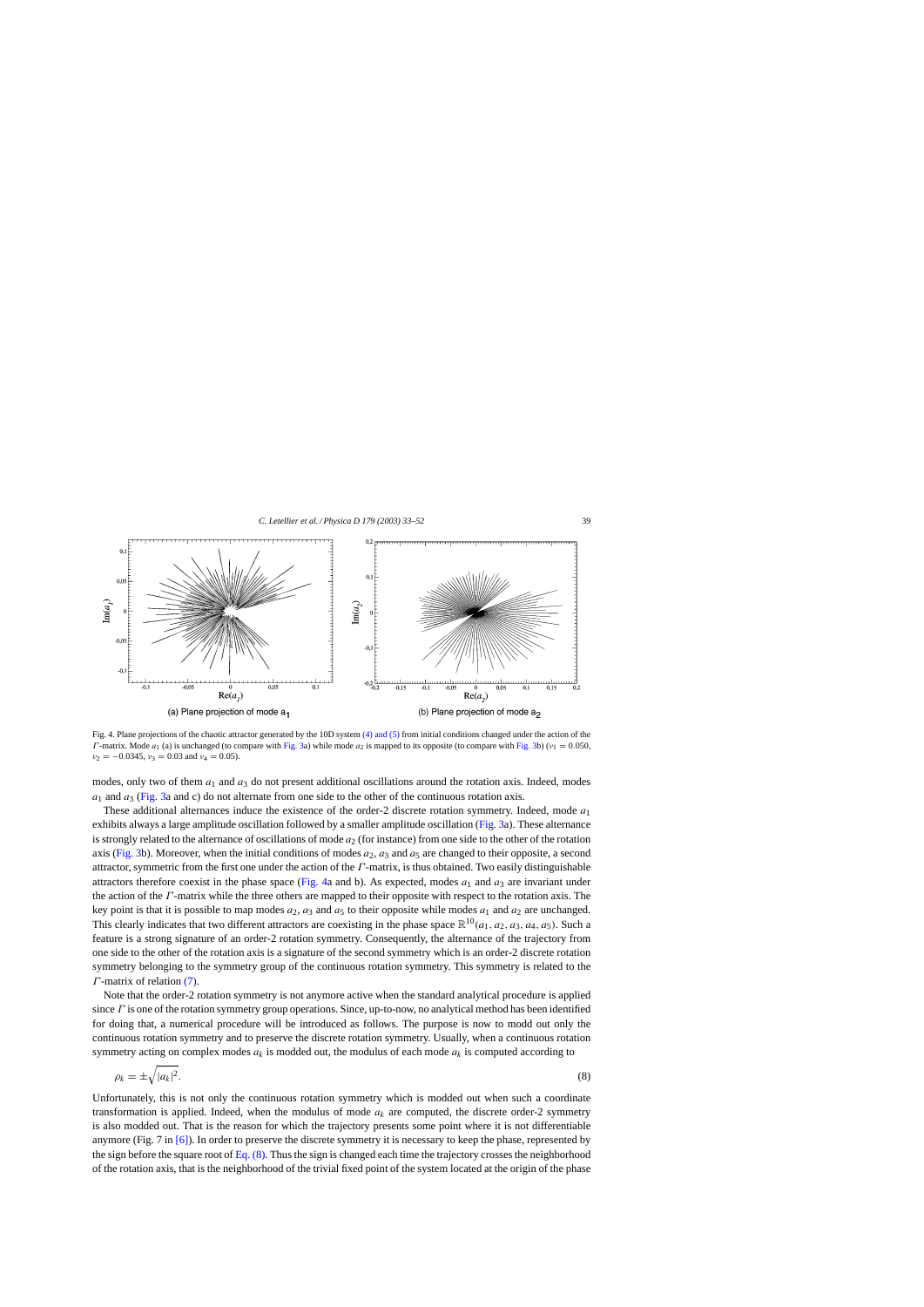

Fig. 5. Estimation of the embedding dimension from the variable  $\rho_3$ . A 3D space is clearly sufficient to describe the dynamics when the continuous rotation is removed.

space  $\mathbb{R}^{10}$ . A phase portrait which is everywhere differentiable is thus obtained [\(Fig. 6a](#page-8-0)). This is done for the three modes  $\rho_2$ ,  $\rho_4$  and  $\rho_5$  which are then designated by  $\rho_2$ ,  $\rho_4$  and  $\rho_5$ . When the continuous rotation symmetry is modded out according to [Eq. \(8\),](#page-6-0) the phase space is obviously reduced to a 5D phase space  $\mathbb{R}^5$ . Nevertheless, the phase portrait ([Fig. 6a\)](#page-8-0) and its first-return map which is unimodal with a differentiable maximum [\(Fig. 6b\)](#page-8-0) strongly suggest that the dynamics could be embedded within a 3D phase space. This is easily checked by estimating the embedding dimension using the variable  $\rho_3$  (Fig. 5).

The description of the dynamics can therefore be done in a 3D sub-space of the space  $\mathbb{R}^5(\rho_1, \tilde{\rho}_2, \rho_3, \tilde{\rho}_4, \tilde{\rho}_5)$ . Note that in this space, the  $\Gamma$ -matrix is still active as required. According to the  $\Gamma$ -matrix, there are two co-existing attractors in the phase space  $\mathbb{R}^5(\rho_1, \tilde{\rho}_2, \rho_3, \tilde{\rho}_4, \tilde{\rho}_5)$ , one is the symmetric of the other under the action of the Γ -matrix. In fact, two simultaneous period-doubling cascades are observed after a pitchfork bifurcation as observed for the simple Burke and Shaw system [\[12\],](#page-19-0) and the Lorenz system. Note that when the 8D model is obtained [\[6\],](#page-18-0) since all symmetries are modded out, the pitchfork bifurcation cannot be observed anymore and is replaced with a period-doubling bifurcation [\[21\]. P](#page-19-0)reserving the discrete rotation allows to preserve the pitchfork bifurcation.

The chaotic attractor generated when only the continuous rotation is modded out is very similar to the chaotic attractor generated by the Lorenz system for large values of  $R$  (see [Section 3.5\).](#page-15-0) For instance, for the parameter values used in [Fig. 6,](#page-8-0) the first-return map to a Poincaré section is a unimodal map with a differentiable maximum. Such a map belongs to the universal class associated with a period-doubling cascade [\[22,23\]](#page-19-0) and, consequently, corresponds to the type of attractor observed for the Lorenz system for large values of  $R$  [\[24\]. I](#page-19-0)f all parameters are kept constant at the values used for [Fig. 6](#page-8-0) with the exception of  $v_2$ , an attractor merging crisis is observed for slightly smaller values of  $v_2$  and the attractor becomes globally invariant under the Γ-matrix [\(Fig. 7\).](#page-8-0) A similar scenario is also observed on the Lorenz system for large values of R (see [Section 3.5\)](#page-15-0) and the Burke and Shaw system [\[13\].](#page-19-0)

#### *3.2. Topological analysis of the reduced dynamics*

Since the attractor is now symmetric under an order-2 rotation symmetry, it is convenient to investigate its topology using the image system [\[14\].](#page-19-0) Indeed, a representation of the chaotic attractor without any residual symmetry may be obtained by using a  $2 \mapsto 1$  mapping. Since the attractor may be embedded within a 3D space, three coordinates are sufficient. Since the discrete symmetry is a rotation, among the three retained coordinates, a single one must be invariant under the rotation symmetry. Consequently, modulus of modes  $a_1$  or  $a_3$  which are invariant under the order-2 rotation symmetry must be retained. Let us arbitrarily choose the modulus of mode  $a_3$ . Among the three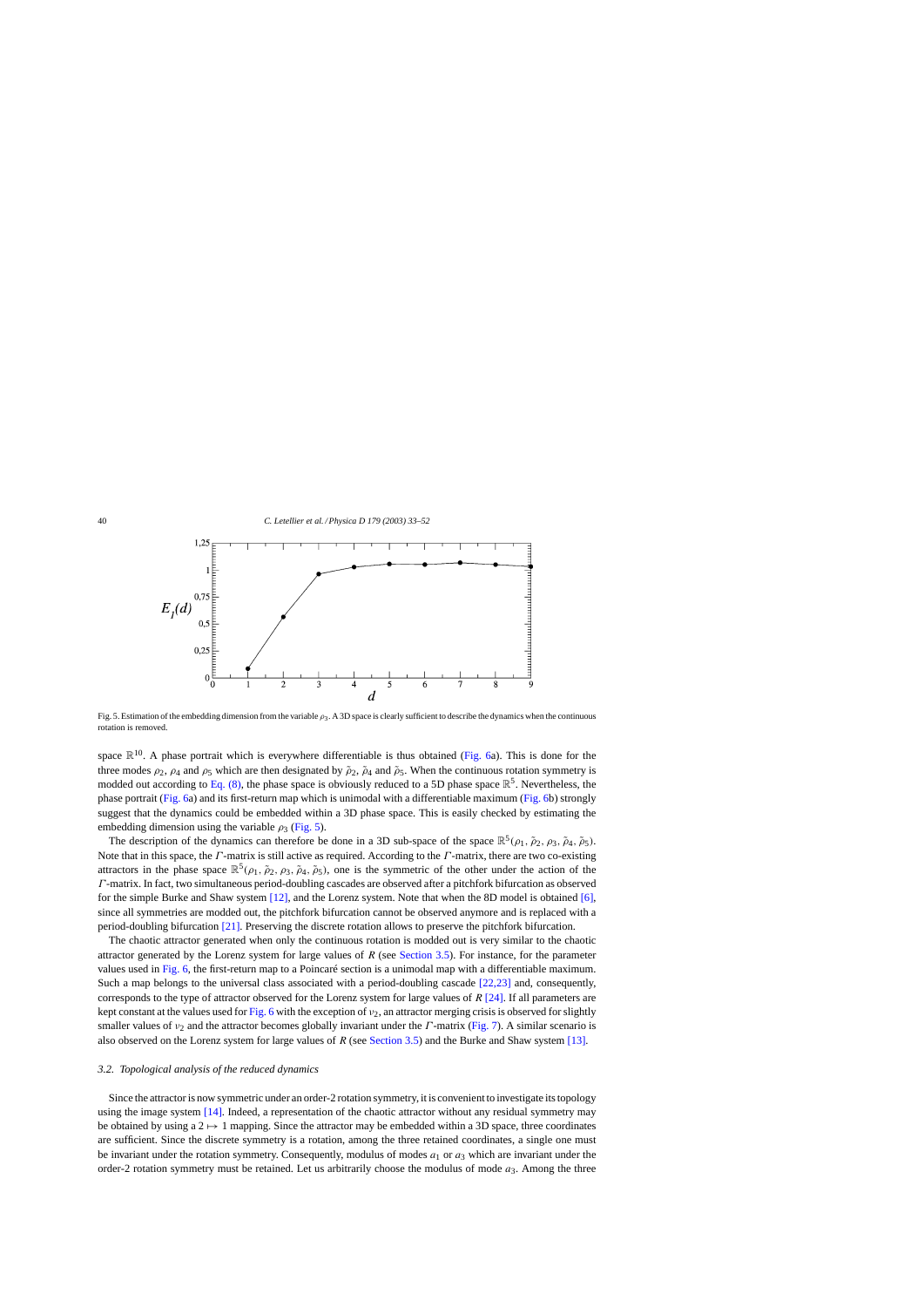<span id="page-8-0"></span>

Fig. 6. Chaotic behaviour generated by the 10D system [\(4\) and \(5\).](#page-2-0) The first-return map is a unimodal map with a differentiable maximum  $(v_1 = 0.050, v_2 = -0.0345, v_3 = 0.03$  and  $v_4 = 0.05$ ).

remaining modes, the modulus of  $a_2$  and  $a_4$  are chosen. Thus, the 3D space in which the topology of the attractor will be investigated is spanned by the coordinates ( $\tilde{\rho}_2$ ,  $\tilde{\rho}_4$ ,  $\rho_3$ ), where  $\tilde{\rho}_2$  and  $\tilde{\rho}_4$  designate the modulus of mode  $a_2$ and  $a_4$  for which the sign is varied in order to preserve the discrete rotation symmetry as discussed above. In the space  $\mathbb{R}^3(\tilde{\rho}_2, \tilde{\rho}_4, \rho_3)$ , the rotation is around the axis  $O\rho_3$ .

In that case, the image system is constructed with a nonlinear coordinate transformation  $(\tilde{\rho}_2, \tilde{\rho}_4, \rho_3) \mapsto (u, v, w)$ in which the coordinates  $(u, v, w)$  are invariant under the rotation symmetry  $\mathcal{R}_{\rho_3}(\pi)$ . The elementary polynomials in  $(\tilde{\rho}_2, \tilde{\rho}_4, \rho_3)$  of degree up to two, which are invariant under  $\mathcal{R}_{\rho_3}(\pi)$ , are  $\tilde{\rho}_2^2$ ,  $\tilde{\rho}_4^2$ ,  $\tilde{\rho}_2\tilde{\rho}_4$ ,  $\rho_3$  and  $\rho_3^2$ . The following coordinate transformation is convenient [\[14\]:](#page-19-0)

$$
\Psi \equiv \begin{cases}\n u = \Re(\tilde{\rho}_2 + i\tilde{\rho}_4)^2 = \tilde{\rho}_2^2 - \tilde{\rho}_4^2, \\
 v = \Im(\tilde{\rho}_2 + i\tilde{\rho}_4)^2 = 2\tilde{\rho}_2\tilde{\rho}_4, \\
 w = \rho_3.\n\end{cases}
$$
\n(9)



Fig. 7. Chaotic attractor globally invariant under the discrete rotation symmetry after the attractor merging crisis ( $v_2 = -0.0343$ ).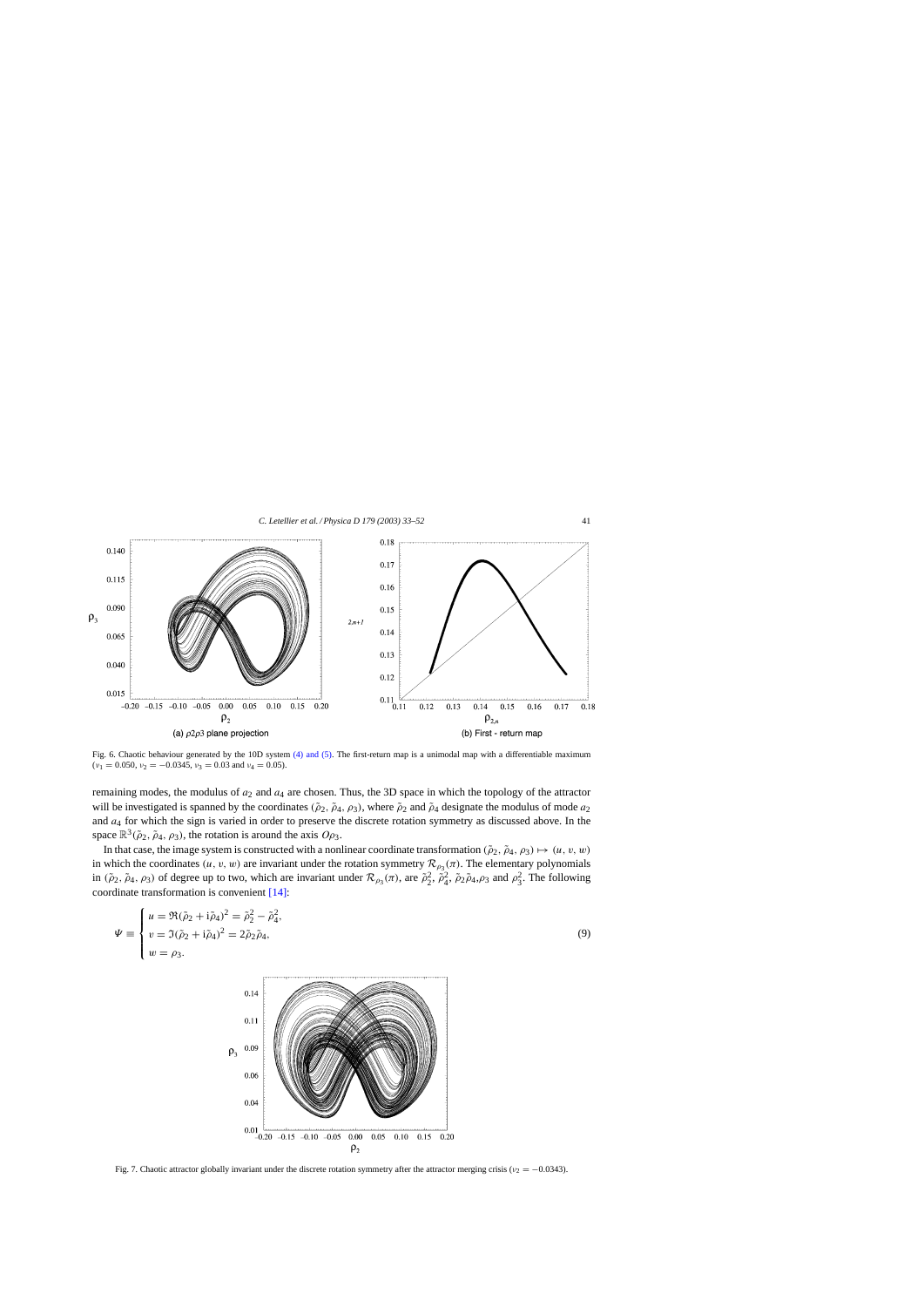<span id="page-9-0"></span>

Fig. 8. Image of the chaotic attractor without any residual symmetry ( $v_2 = -0.0343$ ).

When this map is directly applied to the trajectory embedded within the phase space  $\mathbb{R}^3(\tilde{\rho}_2, \tilde{\rho}_4, \rho_3)$ , an image attractor without any residual symmetry (Fig. 8) is obtained. This image system is topologically equivalent to the attractor generated by the 8D model investigated in  $[6]$  but, it has the great advantage to be everywhere differentiable.

Let us start with one of the co-existing attractors in the phase space before the attractor merging crisis, that is, for  $v_2 > -0.0343$ . Since the first-return map is unimodal with a differentiable maximum, we should be able to synthetise the relative organisation of the periodic orbits embedded within the attractor by a branched manifold, a so-called template. A template is a knot-holder which synthetises all topological properties of unstable periodic orbits embedded within the attractor [\[7\].](#page-18-0) A first step may be to compute a first-return map to a Poincaré section as shown in [Fig. 6b.](#page-8-0) In the present case, the first-return map is constituted by two monotonic branches, one increasing and one decreasing, split by a critical point C. An increasing (decreasing) branch is always associated with a stripe with an even (odd) number of half-turns. The template has therefore two stripes. The template is a Horseshoe template with a global torsion of a full turn (Fig. 9). In fact this template is equivalent to the one which characterises the attractor generated by the Lorenz system for  $R = 200$  ( $\sigma = 10$  and  $b = 8/3$ ). The template is then checked by computing the linking numbers from the extracted periodic orbits (see  $[10]$  for details). The fact that the topology of the attractor may be described by a template is a first confirmation evidence that the dynamics may be embedded within a 3D phase space.



Fig. 9. Template of the chaotic attractor generated by the system [\(4\) and \(5\)](#page-2-0) when the continuous symmetry is modded out. It is a Horseshoe template with a global torsion by a full-turn.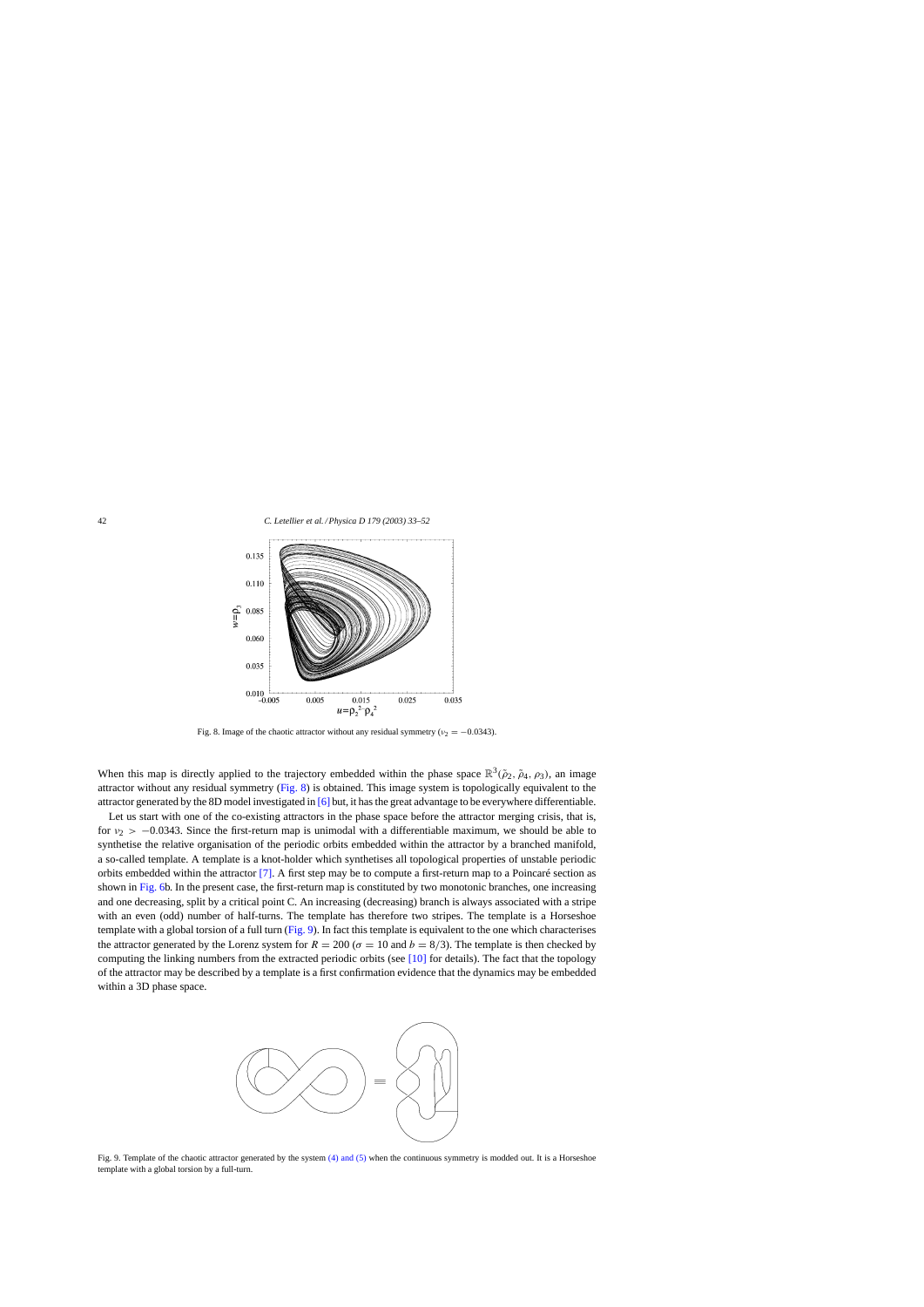<span id="page-10-0"></span>

Fig. 10. First-return map to a Poincaré section of the image attractor ( $v_2 = -0.0343$ ).

When the parameter  $v_2$  is increased slightly, an attractor merging crisis is observed. The two attractors which co-exist in the phase space touch an unstable periodic orbit and become a single chaotic attractor that remains globally unchanged under the order-2 discrete symmetry ([Fig. 7\).](#page-8-0) Such a feature is also observed for the Lorenz system and the Burke and Shaw system. This is a quite common scenario for equivariant systems [\[12,21\].](#page-19-0)

The topological analysis is then performed as usually for systems without any symmetry properties. The first-return map to a Poincaré section (Fig. 10) is a unimodal map with a differential maximum. As previously observed, the template has therefore one stripe with an even number of half-turns and one stripe with an odd number of half-turns. In fact, the template is similar to the one shown in [Fig. 9.](#page-9-0) The main difference is in the population of periodic orbits. For  $v_2 = -0.0343$ , the dynamics is very close to the attractor merging crisis and, in that case, the symbolic dynamics is complete, that is, any possible sequence of "0" and "1" is realised as a periodic orbit within the attractor. For the symmetric attractor ( $v_2 = -0.0345$ ), the symbolic dynamics is pruned and, some symbolic sequences are realised as orbit within the attractor. The population of orbits with periodicity less than 9 is reported in Table 1 for the attractor after the attractor merging crisis.

## *3.3. 3D global models*

One of the aims of this paper is to establish that the original dynamics, after modding out symmetries, can be correctly embedded in a 3D space. The means by which this will be accomplished is to search for global models

Table 1

|  |  | Population of orbits with periodicity less than 9 embedded within the chaotic attractor generated by the 10D model for $v_2 = -0.0343^a$ |
|--|--|------------------------------------------------------------------------------------------------------------------------------------------|
|  |  |                                                                                                                                          |

|          | 101111   | 10111   |
|----------|----------|---------|
| 10       | 10111110 | 10110   |
| 1011     | 10111111 | 1011010 |
| 10111010 | 1011111  | 1011011 |
| 101110   | 1011110  |         |

<sup>a</sup> Some possible symbolic sequences are not realised as orbit embedded within the attractor; the symbolic dynamics is therefore pruned.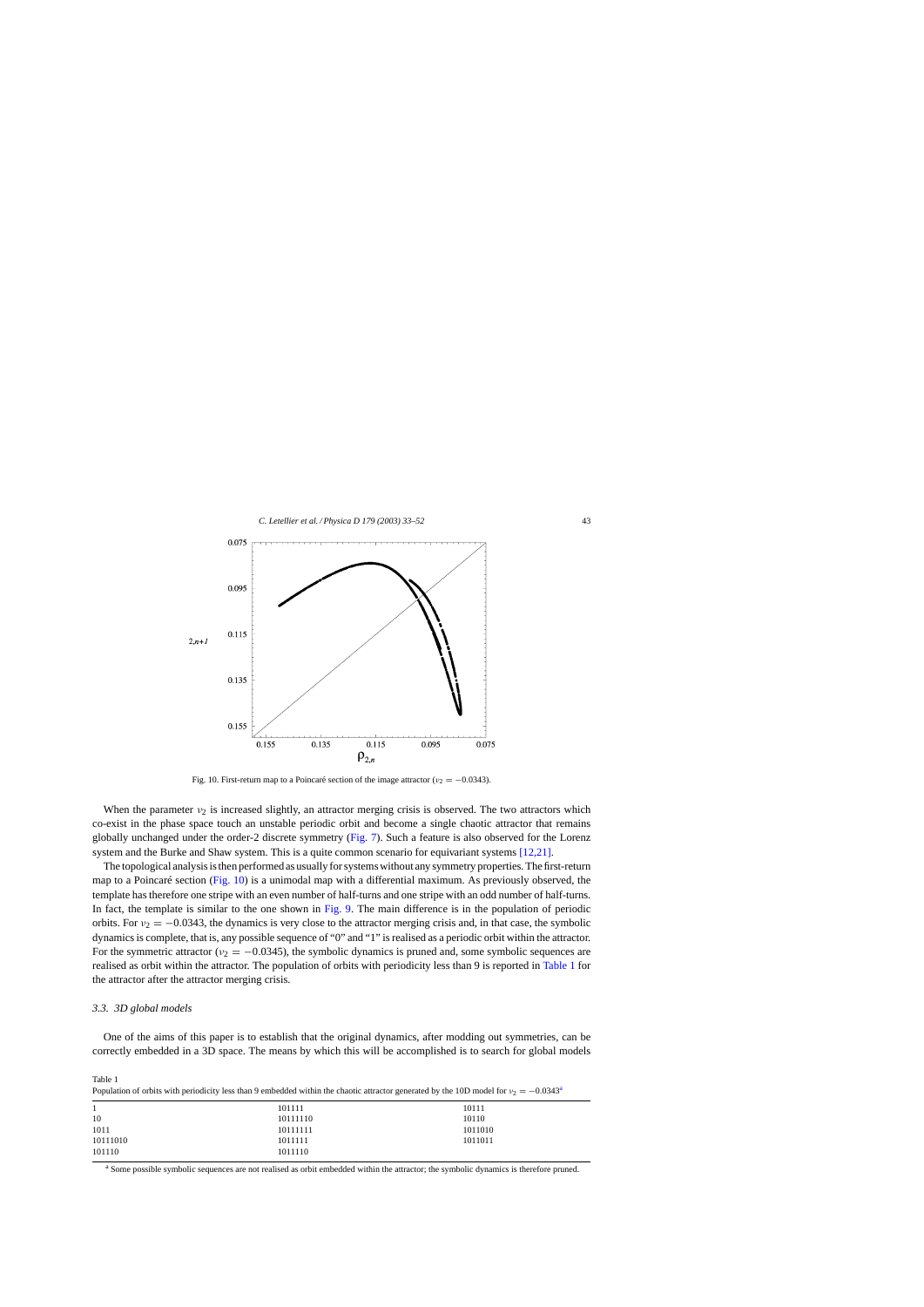<span id="page-11-0"></span>obtained directly from the original data without symmetries. If such models correctly reproduce the original dynamics and are 3D then the initial hypothesis is established. This section briefly reviews the modelling techniques used to obtain two global models that correctly represent the original dynamics without the continuous rotation symmetry. These models, which are very simple due to careful structure selection, commend themselves for simulation and analysis of the original image system. The models differ in the coordinate set on which they are built. One is built on delay coordinates and is a discrete-time model and the second is based on derivatives and is a continuous-time model. Both are 3D.

Since it is very likely that the dynamics may be embedded within the space  $\mathbb{R}^3(\tilde{\rho}_2, \tilde{\rho}_4, \rho_3)$ , the evolution of the system may be defined by a multivariate time series involving these three coordinates. It is thus desired to obtain a dynamical model from that multivariate time series with no prior knowledge, that will represent the original dynamics in some sense. In the reminder of this section, the NARMA model and the continuous-time model representations will be briefly reviewed, respectively. Such representations will be used on the multivariate time series to obtain 3D models for the attractor when the continuous rotation symmetry is modded out.

Here it is considered that the measured multivariate time series is  $x_k = (x_k, y_k, z_k)$   $(kT_s), k = 0, 1, \ldots$  and where  $T_s = 0.2$  s is the sampling time. In many cases, the time evolution of the observed multivariate time series can be described by NARMA model [\[8\]](#page-18-0) of the form

$$
x_k = F_x^{\ell}[\mathbf{x}_{k-1}, \dots, e_{x,k-1}, \dots, e_{x,k-10}], \qquad y_k = F_y^{\ell}[\mathbf{x}_{k-1}, \dots, e_{y,k-1}, \dots, e_{y,k-10}],
$$
  
\n
$$
z_k = F_z^{\ell}[\mathbf{x}_{k-1}, \dots, e_{z,k-1}, \dots, e_{z,k-10}].
$$
\n(10)

Moreover, the multivariate time series is the output time series and  $e_{i,k}$  accounts for uncertainties, possible noise, unmodelled dynamics in each time series.  $F_i^{\ell}[\cdot]$  is some nonlinear function of  $x_k$  and  $e_{i,k}$ . This model representation was chosen because it has shown to be adequate to represent, in compact form, a number of systems with chaotic dynamics [\[25\].](#page-19-0)

In this paper, the map  $F_i^{\ell}[\cdot]$  is a polynomial of degree  $\ell \in \mathbb{Z}^+$ . In order to estimate the parameters of this map, each function in Eq. (10) can be expressed in the following form:

$$
x_k = \boldsymbol{\psi}_{k-1}^{\mathrm{T}} \hat{\boldsymbol{\theta}} + \xi_k, \tag{11}
$$

where  $\xi_k$  are the identification residuals. Moreover,  $\psi_{k-1}$  is a vector which contains output and residual terms up to and including time  $k-1$  and  $\hat{\pmb{\theta}}$  is the estimated parameter vector obtained by minimising the following cost function [\[26\]:](#page-19-0)

$$
J_N(\hat{\theta}_i) = \frac{1}{N} \sum_{k=1}^N \xi_{i,k}^2(\hat{\theta}_i), \quad i = x, y, z
$$
 (12)

independently for each function  $F_i$ : Eq. (10) includes a moving average (MA) part composed of residual terms. This is done to significantly reduce parameter bias during estimation, however *only the deterministic part*, composed by the terms in  $x_k$ ,  $y_k$  and  $z_k$  are used in the simulation and analysis. Because the residuals can only be calculated after all the model parameters have been estimated, Eq. (10) is "pseudo linear-in-the-parameters" and an iterative algorithm must be used. In fact, the extended least square algorithm can be used to successfully estimate the model parameters in the presence of the MA part of the model, which should be used, as explained before, to reduce bias on the parameters of the NAR part, which is the deterministic part of the model.

Parameter estimation is usually performed for a pseudo linear-in-the-parameters orthogonal model which is closely related to  $(11)$  and which is represented as

$$
x_{i,k} = \sum_{j=1}^{n_{\text{p}} + n_{\text{g}}} g_j w_{j,k} + \xi_{i,k},\tag{13}
$$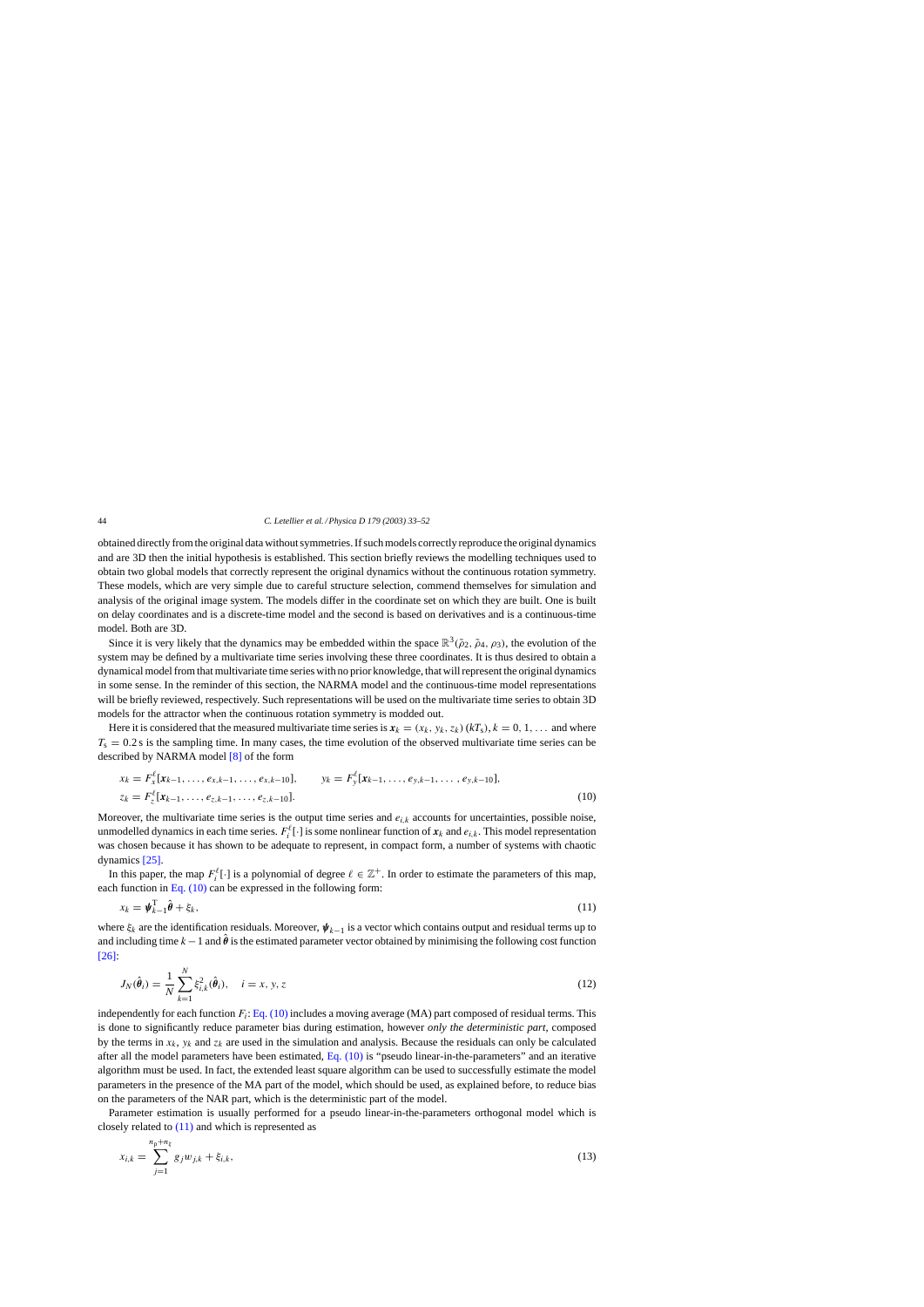<span id="page-12-0"></span>where  $n_p + n_\xi$  is the number of (process plus noise) terms in the model,  $\{g_i\}_{i=1}^{n_p+n_\xi}$  are parameters and the monomials  ${w_{j,k}}_{j=1}^{n_p+n_\xi}$  are orthogonal over the data records. Finally, parameters of the model in [Eq. \(11\)](#page-11-0) can be calculated from the  ${g_j}_{j=1}^{n_p+n_\xi}$ . This procedure has two major advantages, namely: (i) reduces inaccuracies due to numerical ill-conditioning; (ii) aids in selecting the structure of the final model. This last step is known to be a critical issue in nonlinear model building because a wrong structure does not only have *numerical* consequences but also *dynamical*. An incorrect structure does in fact induce spurious dynamics in the model.

A criterion for selecting the most important terms in the model can be devised as a by-product of the orthogonal parameter estimation procedure. The reduction in the mean square prediction error (MSPE) due to the inclusion of the *j*th term,  $g_j w_{j,k}$ , in the auxiliary model of [Eq. \(13\)](#page-11-0) is  $(1/N)g_j^2 \bar{w}_{j,k}^2$ . Expressing this reduction in terms of the total MSPE yields the error reduction ratio (ERR) [\[26\]:](#page-19-0)

$$
[ERR]_j = \frac{g_j^2 \bar{w}_{j,k}^2}{\bar{x}_k^2}, \quad j = 1, 2, \dots, n_p + n_\xi.
$$
\n(14)

Hence those terms with large values of ERR are selected to form the model.

Our objective is to obtain a 3D model to show that the dynamics underlying the 10D model when the continuous rotation symmetry is modded out may be reproduced by a 3D model (at least for certain parameter values). Using the notation  $(x, y, z) = (\tilde{\rho}_2, \tilde{\rho}_4, \rho_3)$  for simplification, the obtained model is

$$
x_{k} = 1.0680x_{k-1} + 3.1203y_{k-1}z_{k-1} - 0.074266x_{k-1}z_{k-1}^{2} - 0.020243y_{k-1} - 8.6382x_{k-1}y_{k-1}^{2}
$$
  
\n
$$
- 0.1078x_{k-1}z_{k-1} + 2.119y_{k-1}z_{k-1}^{2} - 4.7524y_{k-1}^{3} - 0.4463x_{k-1}^{2}y_{k-1},
$$
  
\n
$$
y_{k} = -0.0055474x_{k-1} + 0.95083y_{k-1} - 1.242x_{k-1}z_{k-1} - 1.1934y_{k-1}z_{k-1} + 1.8317x_{k-1}^{3}
$$
  
\n
$$
+ 6.7074x_{k-1}^{2}y_{k-1} + 40.117x_{k-1}y_{k-1}^{2} + 0.59054x_{k-1}z_{k-1}^{2} + 38.189y_{k-1}^{3},
$$
  
\n
$$
z_{k} = +0.94249z_{k-1} - 0.020179x_{k-1}^{2} - 2.19x_{k-1}y_{k-1} - 0.61578y_{k-1}^{2} + 0.10749z_{k-1}^{2} + 0.43031x_{k-1}^{2}z_{k-1}
$$
  
\n
$$
-0.31945y_{k-1}^{2}z_{k-1} - 0.52538z_{k-1}^{3} + 2.0311x_{k-1}y_{k-1}z_{k-1},
$$
  
\n(15)

where  $x_k$ ,  $y_k$  and  $z_k$  designate the values of the variables x, y and z at the discrete time k, respectively. In this representation, the time scale has been normalised with respect to the sampling time  $T_s$ , that is, the instant  $k - 1$ refers to a time  $T_s$  prior to k. The residual terms are not shown since they are not used in the simulation. They were included, however, during parameter estimation to reduce bias. The model was obtained from a multivariate (three) time series with 1500 observations each corresponding to the 3D embedding shown in [Fig. 7,](#page-8-0) that is, for  $v_2 = -0.0343$ . Note that all the monomials retained in the NARMA model satisfy the requirement for the rotation symmetry around the z-axis, that is, the monomials  $x^i y^j z^k$  are such as  $i + j$  are odd for the first two functions defining  $x_k$  and  $y_k$ . In the third function,  $i + j$  is even. These monomials have been automatically selected by the ERR structure selection, enforcing the rotation symmetry.

## *3.4. Topological validation of the 3D model*

One may remark that the discrete-time model (15) is equivariant under a map  $\gamma$  :  $(x_k, y_k, z_k) \mapsto (-x_k, -y_k, z_k)$ defining an order-2 discrete rotation symmetry  $\mathcal{R}_z(\pi)$ . Iterating this global model allows to obtain a chaotic attractor ([Fig. 11\) w](#page-13-0)hich is topologically equivalent to the attractor generated by the 10D model when the continuous rotation symmetry is modded out. The topological validation is performed for the image representation of the model attractor obtained by applying the coordinate transformation  $(u, v, w) = (x^2 - y^2, 2xy, z)$ .

To give few elements, the first-return map to a Poincaré section for the NARMA model attractor [\(Fig. 12\)](#page-13-0) is very similar to the one computed for the original dynamics ([Fig. 10\).](#page-10-0) The population of periodic orbits embedded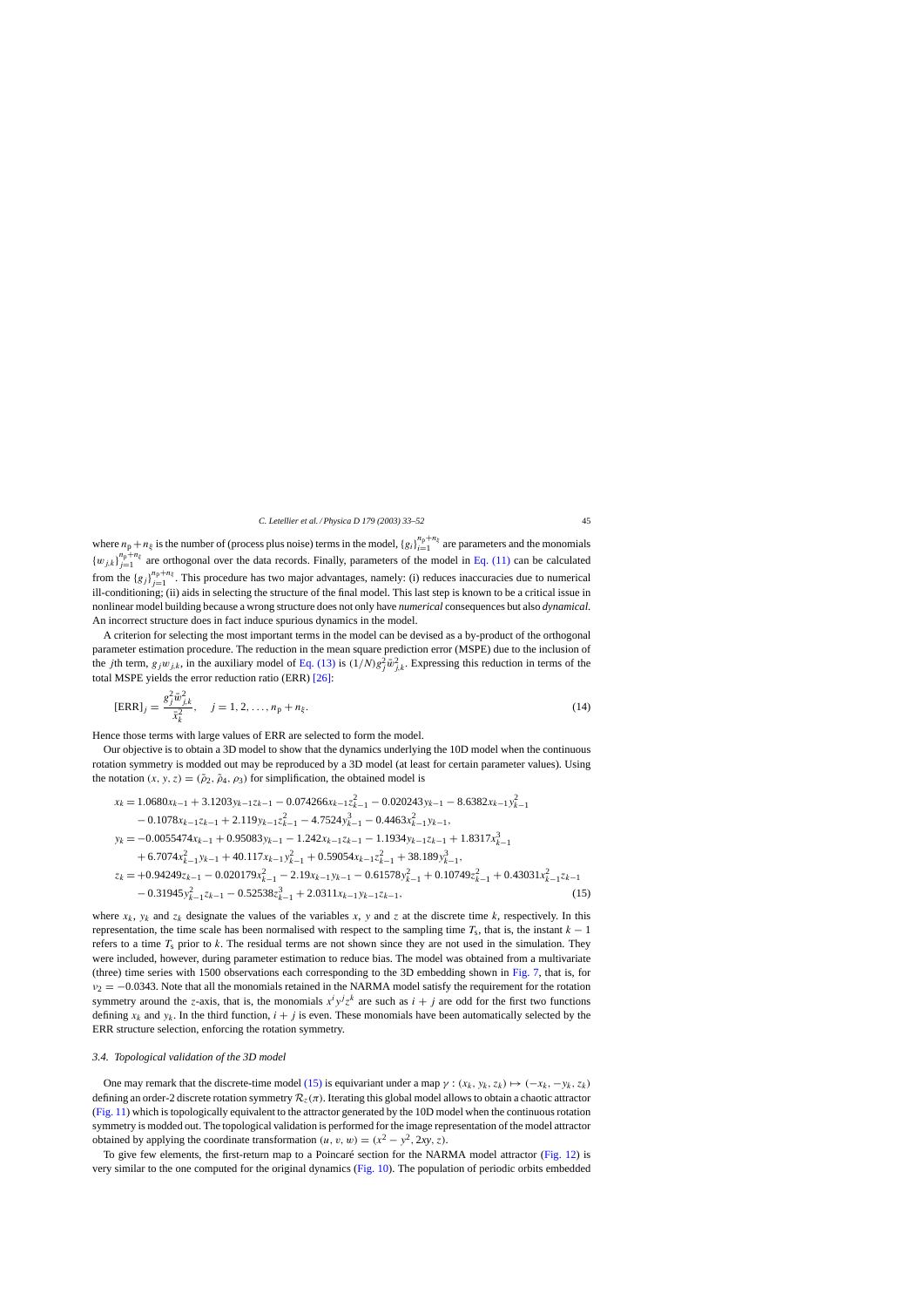<span id="page-13-0"></span>

Fig. 11. Chaotic attractor obtained by iterating the identified NARMA model. This chaotic attractor is equivalent to the original one shown in [Fig. 7.](#page-8-0)

within the model attractor is the same as the one reported in [Table 1. L](#page-10-0)inking numbers for couples of periodic orbits have been computed and found in agreement with those predicted from the template shown in [Fig. 9. T](#page-9-0)he NARMA model reproduces therefore correctly the attractor shown in [Fig. 7.](#page-8-0) Once the continuous symmetry is modded out, the underlying dynamics can therefore be embedded within a 3D phase space (at least for certain parameter values).

It has been recently shown that sometimes the bifurcation diagram may be partially reproduced from a model estimated from a time series recorded for a single value of the parameter [\[27,28\].](#page-19-0) Such a feature is successfully verified for the 3D NARMA model when the first monomial  $1.068x_{k-1}$  is replaced with  $\mu x_{k-1}$ . Thus, when the



Fig. 12. First-return map to a Poincaré section of the chaotic attractor generated by the NARMA model [\(15\).](#page-12-0)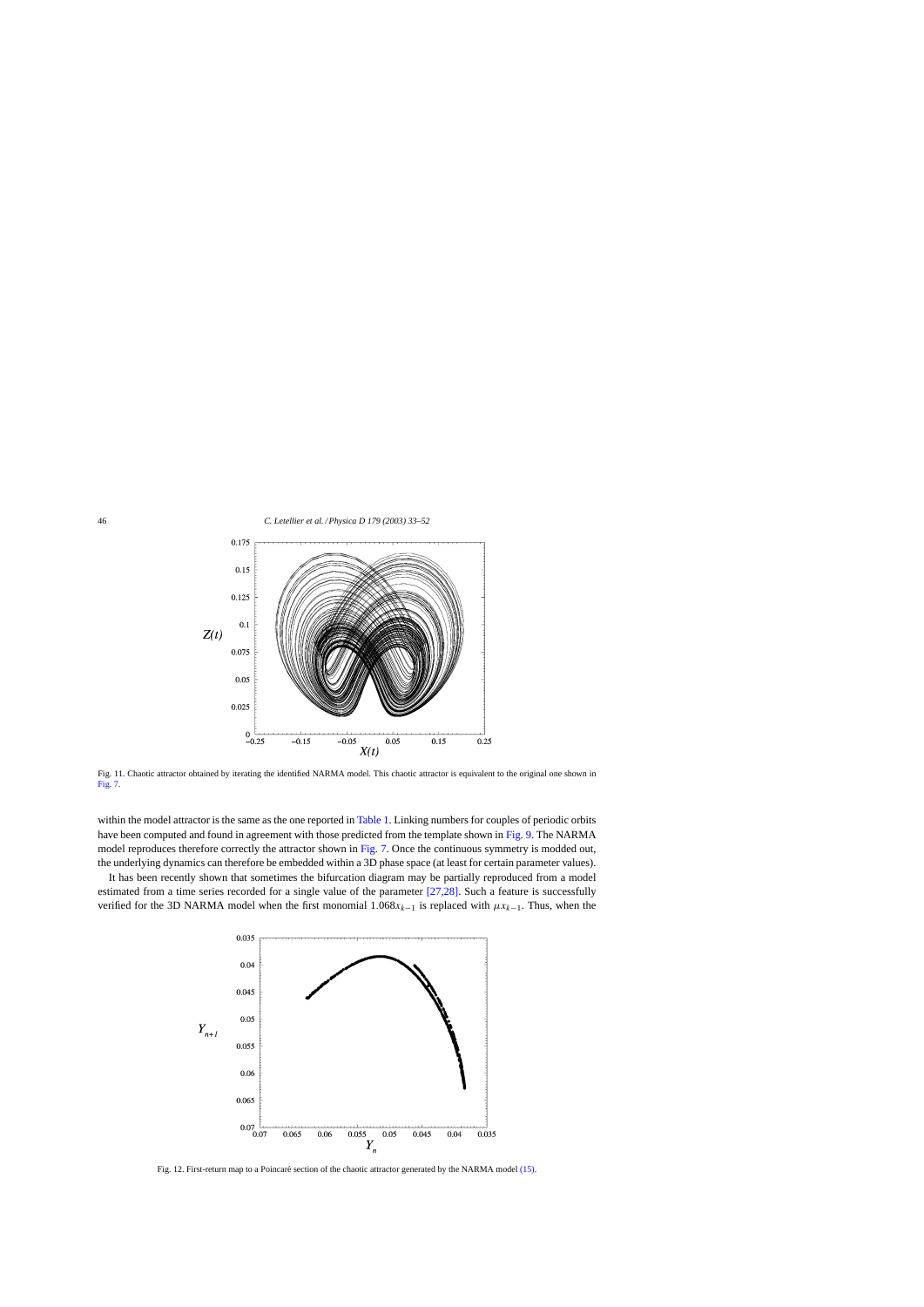<span id="page-14-0"></span>

Fig. 13. Bifurcation diagram computed from the NARMA model (a) vs. the coefficient  $\mu$  when the first monomial 1.0680 $x_{k-1}$  of system [\(15\)](#page-12-0) is replaced with  $\mu x_{k-1}$ . The diagram associated with the continuous-time model (b) is computed vs. the parameter  $\alpha_1$ . Both models provide the same bifurcation diagram. There is no direct correspondence between  $x_{k-1}$  and z, since the models have very different structure. Only the dynamics may be compared.

 $\mu$ -parameter is varied over the interval [1.067; 1.074], a part of the bifurcation diagram is reproduced (Fig. 13a). The coefficient  $\mu$  may only be varied over the previous interval. When  $\mu$  < 1.067, the trajectory is ejected to infinity. Roughly, when the parameter  $\mu$  is decreased, a pitchfork bifurcation occurs and two period-1 limit cycles co-exist in the phase space. Both are simultaneously destabilised by a period-doubling bifurcation and two simultaneous period-doubling cascades are observed. Chaotic behaviours are then observed with the exception of periodic windows for few  $\mu$ -parameter values. Hereafter, an attractor merging crisis is observed for  $\mu \approx 1.0688$  and a single symmetric attractor is observed. This is exactly the bifurcation which is observed for the 3D embedding obtained when only the continuous rotation symmetry is modded out.

Similar results are obtained using a differential model representation. In that case, the continuous-time model has the form of the three ordinary differential equations

$$
\dot{x} = F_x(x, y, z), \qquad \dot{y} = F_y(x, y, z), \qquad \dot{z} = F_z(x, y, z) \tag{16}
$$

which are estimated independently on multivariate polynomial basis using a least-square method [\[9\].](#page-18-0) A simple structure selection based on the expected symmetry properties for the phase portrait shown in [Fig. 7](#page-8-0) is applied. Thus, since an order-2 rotation around the *z*-axis is expected, the monomials  $x^i y^j z^k$  must satisfy  $i + j$  odd for the first two functions  $F_x$  and  $F_y$ , and  $i + j$  even for the third one. Once the model is obtained, a second structure selection is applied by hand: nine terms which do not affect the dynamics were removed. The lack of effect on the dynamics was determined by the large variations of their values observed when the modelling parameters are slightly changed. The model then reads as

$$
\begin{aligned}\n\dot{x} &= \alpha_1 x + \alpha_2 yz + \alpha_3 x^3 + \alpha_4 x^2 y + \alpha_5 x y^2 + \alpha_6 y z^2, \\
\dot{y} &= \beta_1 x + \beta_2 y + \beta_3 xz + \beta_4 yz + \beta_5 x^3 + \beta_6 x^2 y + \beta_7 x y^2 + \beta_8 x z^2 + \beta_9 y z^2, \\
\dot{z} &= \gamma_1 z + \gamma_2 x y + \gamma_3 x y z\n\end{aligned} \tag{17}
$$

for which the coefficients are reported in [Table 2.](#page-15-0) Similarly to the NARMA model, this continuous-time model generates a chaotic attractor which is topologically equivalent to the original dynamics when the continuous rotation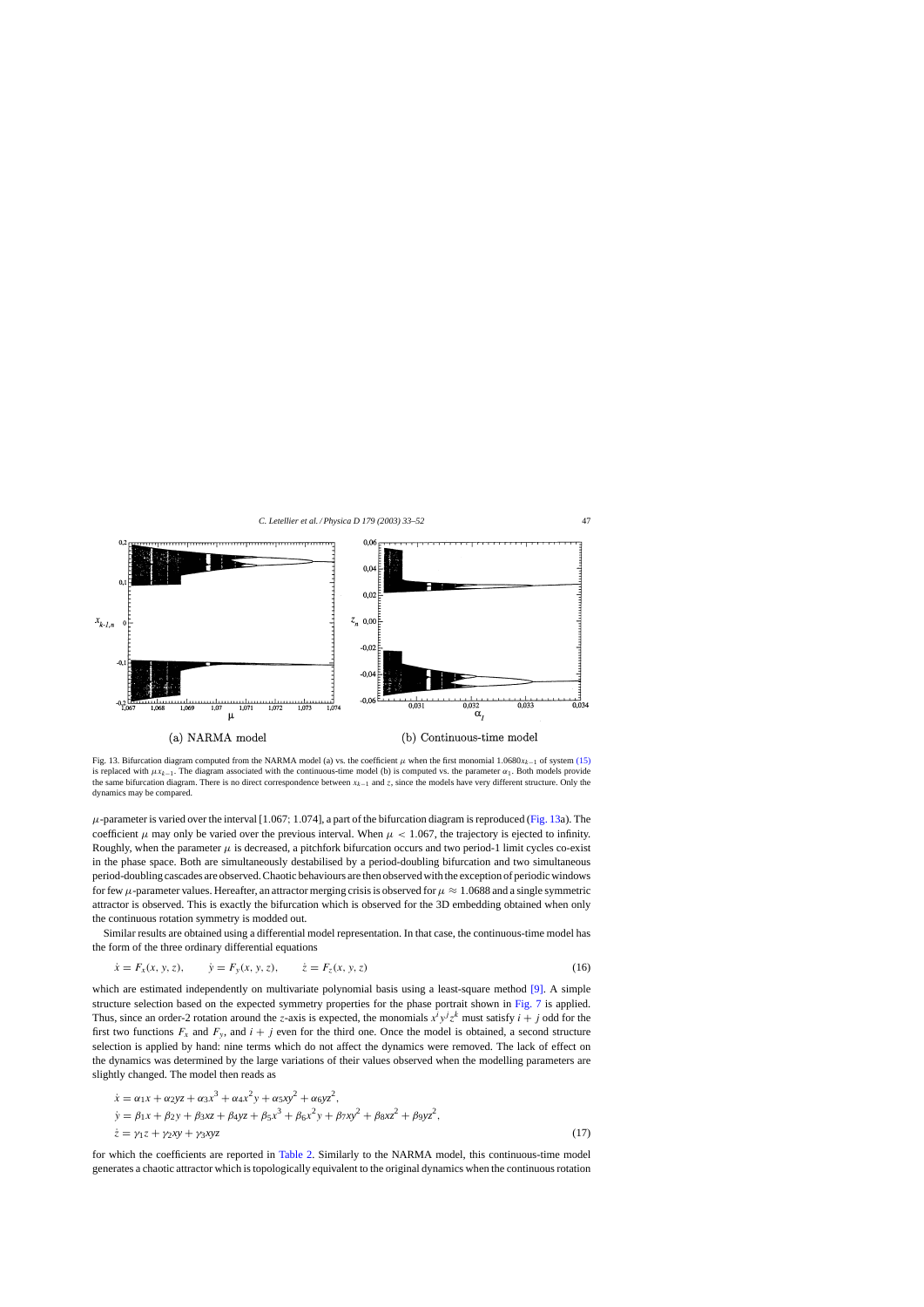|                | $\alpha_i$ | $\beta_i$  | $\gamma_i$ |
|----------------|------------|------------|------------|
|                | 0.03040    | $-0.00331$ | $-0.03001$ |
| 2              | 1.69058    | $-0.03728$ | $-0.99819$ |
| 3              | $-0.08304$ | $-0.64343$ | $-0.03534$ |
| $\overline{4}$ | $-0.26199$ | $-0.27072$ |            |
| 5              | $-2.14262$ | 0.66183    |            |
| 6              | 0.69238    | 0.59883    |            |
| 7              |            | 10.6746    |            |
| 8              |            | 1.08209    |            |
| 9              |            | 1.36005    |            |

Coefficients of the three ordinary differential equations obtained for the 3D differential model obtained when the continuous rotation symmetry is modded out

is modded out. When the parameter,  $\alpha_1$ , is varied, a bifurcation diagram similar to the one obtained for the NARMA model is computed ([Fig. 13b\)](#page-14-0). Both approaches thus provide similar features. The 3D character of the dynamics is thus confirmed.

Further support for model validation comes from the Lyapunov exponents (Table 3). Indeed, the largest exponent  $\lambda_1$  is in good agreement between the original 10D dynamics and the two 3D models. This shows that quantitative dynamical characteristics such as entropy are also recovered by the models. One may also note that the Lyapunov dimension computed from the standard Kaplan–Yorke formula agrees well for the discrete and continuous models, respectively, 2.05 and 2.04. For the 10D system, the continuous rotation symmetry induces two vanishing exponents which increase the dimension by two with respect to the situation where this continuous symmetry is modded out. For instance, a dimension of 4.10 is estimated, which corresponds rather well to the dimension of the 3D models increased by two.

#### *3.5. Comparison with the Lorenz dynamics*

When only the continuous rotation symmetry is modded out, the dynamics of the nonlinear wave–wave interactions model is very similar compared to those generated by the Lorenz system:

$$
\dot{x} = -\sigma x + \sigma y, \qquad \dot{y} = Rx - y - xz, \qquad \dot{z} = -bz + xy \tag{18}
$$

for  $(R, \sigma, b) = (198, 10, 8/3)$ . The chaotic attractor thus generated is globally unchanged under the rotation symmetry  $\mathcal{R}_z(\pi)$  of the Lorenz system ([Fig. 14\).](#page-16-0) For the parameter values chosen, the attractor is located just after an attractor merging crisis when  $R$  is decreased. Such a feature already ensures that the dynamics will have certain properties similar to those observed for the original attractor.

As for the original dynamics and the NARMA model, the image system is built for the topological analysis. The corresponding attractor ([Fig. 15\)](#page-16-0) looks slightly different. This results from an orientation of the 3D embedding in the phase space  $\mathbb{R}^3(\tilde{\rho}_2, \tilde{\rho}_4, \rho_3)$  ([Fig. 7\)](#page-8-0) which is slightly different than the orientation of the Lorenz attractor

| Table 3                                                                                                                  |  |  |  |
|--------------------------------------------------------------------------------------------------------------------------|--|--|--|
| First five Lyapunov exponents computed for the original 10D system and the three exponents of the 3D models <sup>a</sup> |  |  |  |

|                           | $\lambda$        | $\lambda_2$                                | $\lambda$ 3            | $\Lambda_4$        | ⋏⋖                              |
|---------------------------|------------------|--------------------------------------------|------------------------|--------------------|---------------------------------|
| 10D                       | 0.0039           | $1 \times 10^{-6}$                         | $8 \times 10^{-7}$     | $2 \times 10^{-7}$ | $-0.039$                        |
| 3D NARMA<br>3D continuous | 0.0041<br>0.0038 | $-8 \times 10^{-8}$<br>$-3 \times 10^{-7}$ | $-0.0737$<br>$-0.0830$ | $\qquad \qquad -$  | $\hspace{0.1mm}-\hspace{0.1mm}$ |

<sup>a</sup> Note that for the 10D model three components can be considered as zero within the numerical precision of the computation.

<span id="page-15-0"></span>Table 2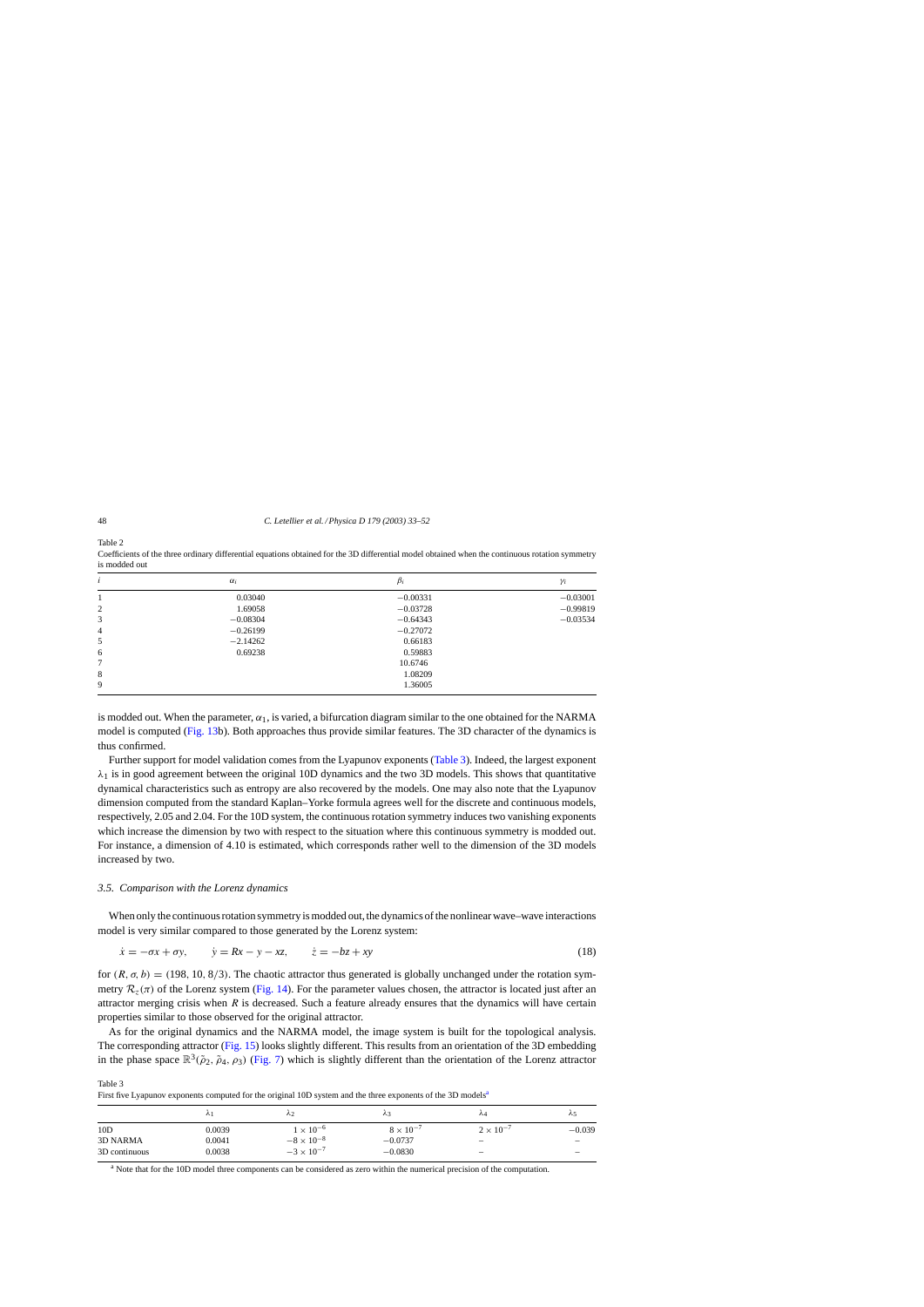<span id="page-16-0"></span>

Fig. 14. Chaotic attractor generated by the Lorenz system which is topologically equivalent to the dynamics generated by the 10D model when the continuous rotation is modded out.  $(R, \sigma, b) = (198, 10, 8/3)$ .

in the space  $\mathbb{R}^3(x, y, z)$ . Nevertheless, when the first-return map to a Poincaré section is computed ([Fig. 16\),](#page-17-0) this is a quite similar map which is recovered. Note that even the layered structure of the decreasing branch is also reproduced. The population of periodic orbits embedded within the attractor is the same than the one reported in [Table 1.](#page-10-0) Moreover, the template characterising this attractor is also the template shown in [Fig. 9.](#page-9-0) When the continuous rotation symmetry is properly modded out, that is, in preserving the discrete order-2 symmetry, the original dynamics is therefore topologically equivalent to the Lorenz attractor.

The bifurcation diagram versus the R-parameter value is computed ([Fig. 17\)](#page-17-0) which is similar to those previously computed ([Fig. 13\).](#page-14-0) This strongly suggests that the dynamics without the continuous rotation symmetry is of the Lorenz type, at least for certain parameter values and from a topological point of view.



Fig. 15. Image attractor without any residual symmetry of the Lorenz system for  $(R, \sigma, b) = (198, 10, 8/3)$ .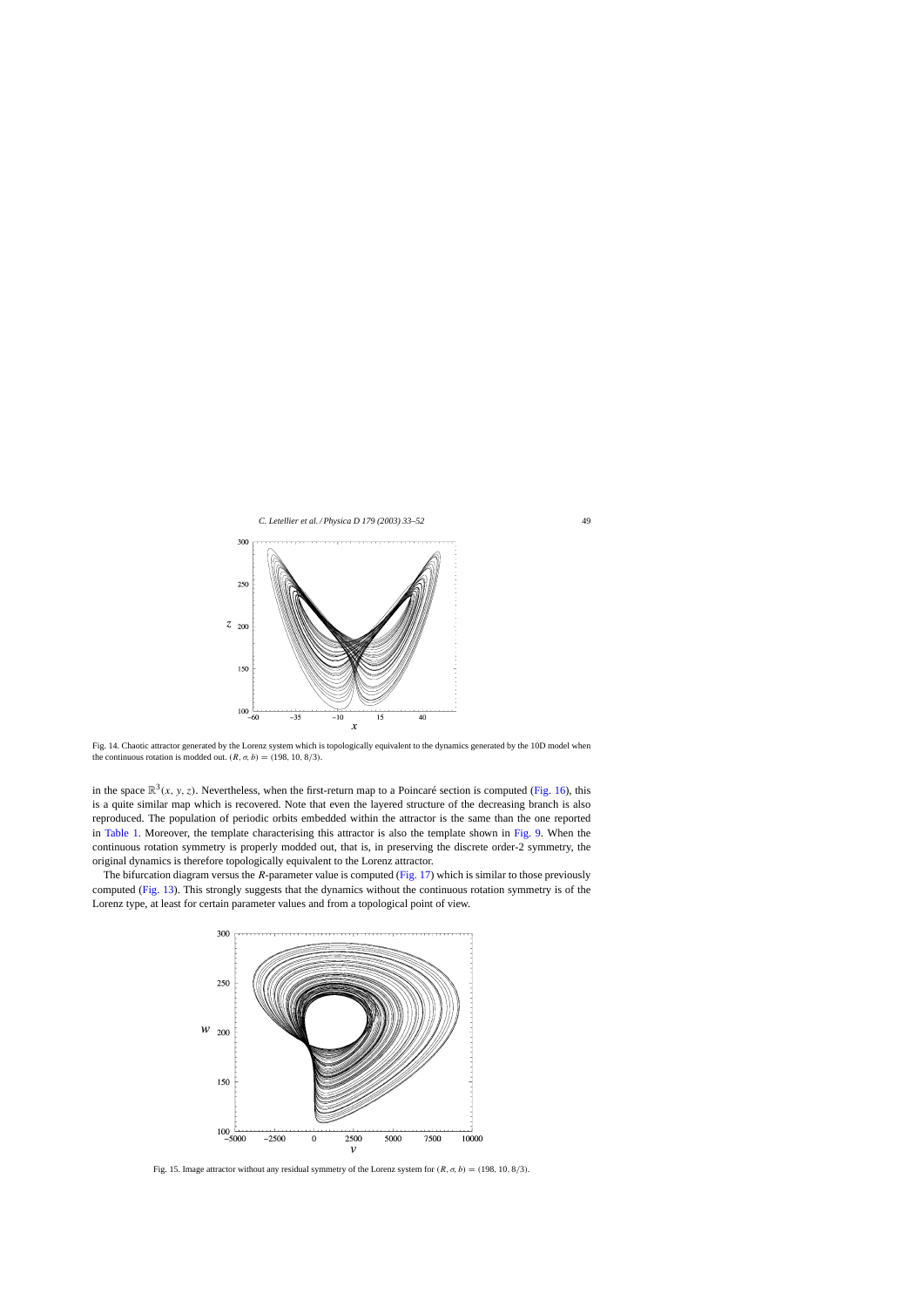<span id="page-17-0"></span>

Fig. 16. First-return map of the chaotic attractor generated by the image of the Lorenz system  $(R, \sigma, b) = (198, 10, 8/3)$ .



Fig. 17. Bifurcation diagram of the Lorenz system vs. R for  $(\sigma, b) = (10, 8/3)$ . A pitchfork bifurcation (not shown) occurs for  $R = 313.8$ . Each part of this diagram corresponds to one of the two wings of the Lorenz system.

# **4. Conclusion**

Although generated by a 10D model, the dynamics underlying interacting electrostatic waves is not necessarily too complicated. In particular, when the continuous rotation symmetry is modded out, the modified decay instability has a dynamics which is topologically equivalent to the Lorenz dynamics. This exhibits an unexpected analogy with a decay instability driven by a coherent pump wave which has an attractor of the Lorenz-type [\[29\], a](#page-19-0)t least for certain parameter values. This suggests that complex behaviours as observed when the continuous rotation symmetry is kept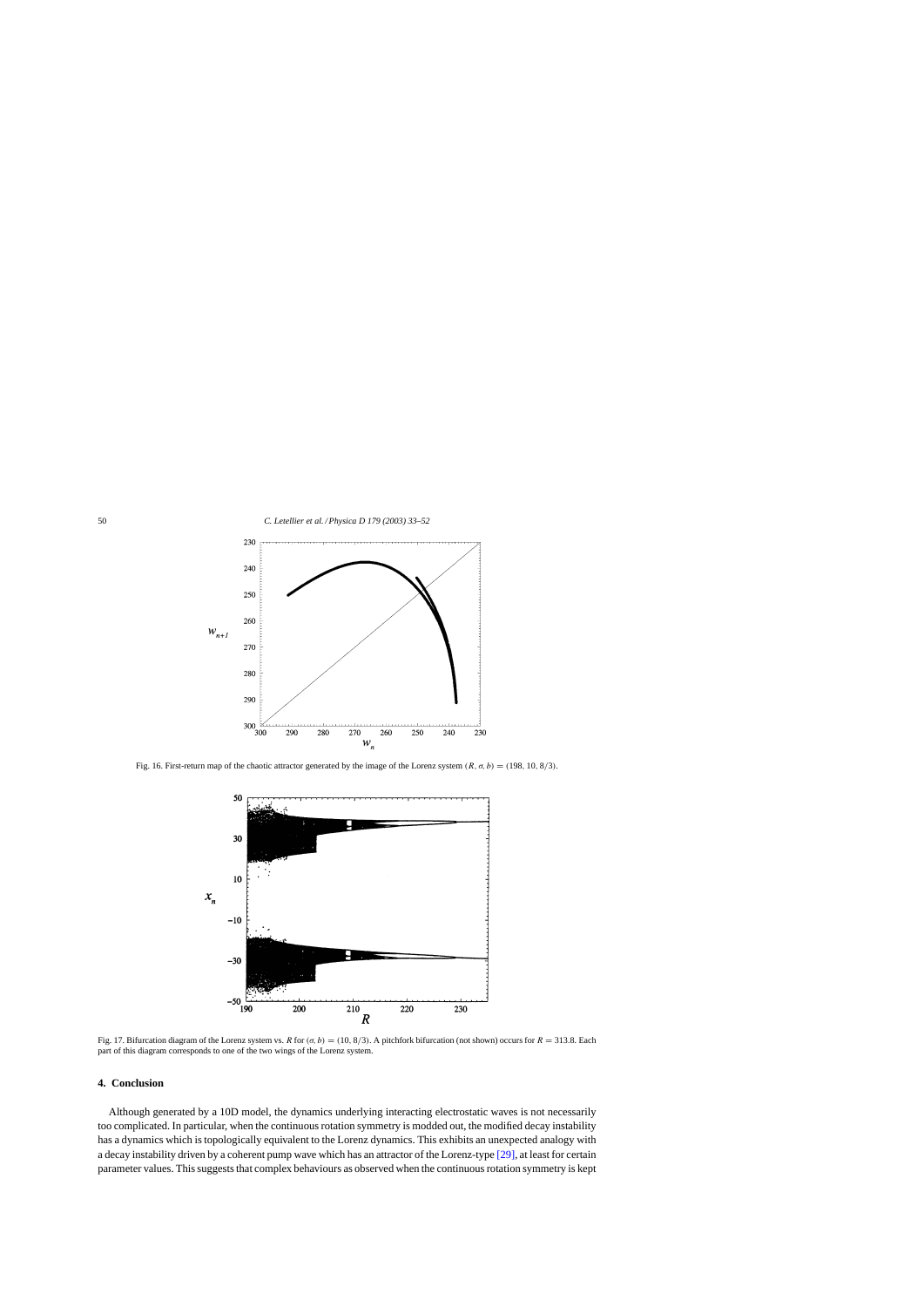<span id="page-18-0"></span>may result from quite simple dynamics conjugated with more or less obvious symmetry properties. It is therefore relevant to be able to identify the possible symmetries which may be involved in the system under study. Indeed, this is an important step before attempting a global model from a time series since it is not possible to obtain a global model from the data where the continuous rotation symmetry is maintained. If this is true for numerical data, this will be reinforced for experimental data where the noise contamination is always an additional difficulty. This reveals that using symmetry properties for investigating dynamics may be very important.

It has been shown how the identification of symmetry properties, topological analysis and global modelling techniques may be used for investigating dynamics. All of these techniques may be used to investigate experimental dynamics. Taking into account the symmetry properties is useful to simplify the analysis. Sometimes it is not even possible to compare directly experimental dynamics and models because measurements naturally modd out the symmetries. This is the case when electromagnetic fields are involved and only the intensities are measured. Global modelling techniques can be used to obtain deterministic equations that capture the underlying dynamics. This is particularly convenient to prove that the data used to obtain the model are deterministic rather than stochastic. When only a small amount of data is available, it is possible to use the model to generate very long (stationary) time series and, consequently, to be able to perform an accurate dynamical analysis, such as topological analysis.

The analogy between the 10D model and the 3D Lorenz system is only valid for certain parameter values. Since it is known that modified decay instability behaves in a different way than the single decay instability [\[30–32\], s](#page-19-0)uch analysis remains to be extended to a broader range but there is no doubt that this is already a helpful starting point for understanding the road from chaos to hyperchaos, that is, how a second Lyapunov exponent becomes positive. It is believed that the procedures and results discussed in this paper are relevant preliminary steps before investigating experimental dynamics.

#### **Acknowledgements**

C. Letellier wishes to thank Robert Gilmore for helpful discussions. He and L. Aguirre thank CNPq and CNRS for supporting research collaboration. The authors are grateful to T. Dudok de Wit and V. Krasnoselskikh for stimulating discussions. B. Lefebvre acknowledges a postdoctoral fellowship from the CNES.

## **References**

- [1] P.A. Robinson, Nonlinear wave collapse and strong turbulence, Rev. Mod. Phys. 69 (1997) 507–573.
- [2] R.P. Lin, W.K. Levadal, W. Lotko, D.A. Gurnett, F.L. Scarf, Evidence for nonlinear wave–wave interaction in solar type III radio bursts, Astrophys. J. 308 (1986) 954.
- [3] G.B. Hospodarsky, D.A. Gurnett, Beat-type Langmuir wave emissions associated with a Type III solar radio burst: evidence of parametric decay, Geophys. Res. Lett. 22 (1995) 1161–1164.
- [4] I.H. Cairns, P.A. Robinson, Ion acoustic wave frequencies and onset times during Type III solar radio bursts, Astrophys. J. 453 (1995) 959.
- [5] S.D. Bale, D. Burgess, P.J. Kellogg, K. Goetz, R.L. Howard, S.J. Monson, Phase coupling in Langmuir wave packets: possible evidence for three-wave interaction in the upstream solar wind, Geophys. Res. Lett. 23 (1996) 109–112.
- [6] B. Lefebvre, V. Kranosel'skikh, Nonlinear interaction of four electrostatic waves in a plasma, Physica D 152–153 (2001) 742–751.
- [7] R. Gilmore, Topological analysis of chaotic dynamical systems, Rev. Mod. Phys. 70 (4) (1998) 1455–1529.
- [8] I.J. Leontaritis, S.A. Billings, Input–output parametric models for nonlinear systems. Part II. Stochastic nonlinear systems, Int. J. Contr. 41 (2) (1985) 329–344.
- [9] G. Gouesbet, C. Letellier, Global vector field reconstruction by using a multivariate polynomial L<sub>2</sub>-approximation on nets, Phys. Rev. E 49 (6) (1994) 4955–4972.
- [10] C. Letellier, P. Dutertre, B. Maheu, Unstable periodic orbits and templates of the Rössler system: toward a systematic topological characterization, Chaos 5 (1) (1995) 271–282.
- [11] V. Kranosel'skikh, B. Lefebvre, T. Dudok de Wit, D. Mourenas, Synchronization vs. stochastization of phases in four-wave interaction, Physica Scripta 57 (1998) 246–252.